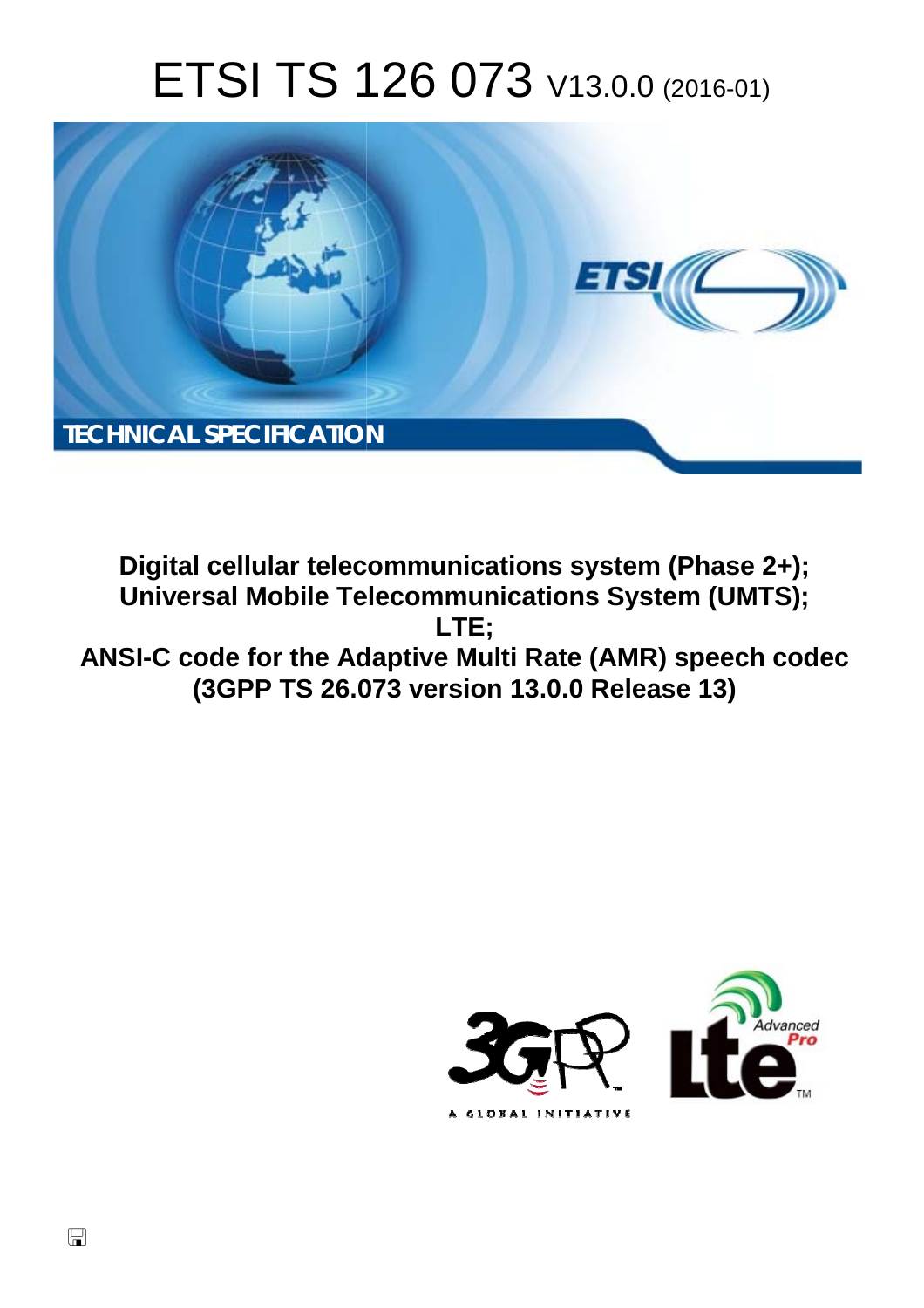Reference RTS/TSGS-0426073vd00

> Keywords GSM,LTE,UMTS

#### *ETSI*

#### 650 Route des Lucioles F-06921 Sophia Antipolis Cedex - FRANCE

Tel.: +33 4 92 94 42 00 Fax: +33 4 93 65 47 16

Siret N° 348 623 562 00017 - NAF 742 C Association à but non lucratif enregistrée à la Sous-Préfecture de Grasse (06) N° 7803/88

#### *Important notice*

The present document can be downloaded from: <http://www.etsi.org/standards-search>

The present document may be made available in electronic versions and/or in print. The content of any electronic and/or print versions of the present document shall not be modified without the prior written authorization of ETSI. In case of any existing or perceived difference in contents between such versions and/or in print, the only prevailing document is the print of the Portable Document Format (PDF) version kept on a specific network drive within ETSI Secretariat.

Users of the present document should be aware that the document may be subject to revision or change of status. Information on the current status of this and other ETSI documents is available at <http://portal.etsi.org/tb/status/status.asp>

If you find errors in the present document, please send your comment to one of the following services: <https://portal.etsi.org/People/CommiteeSupportStaff.aspx>

#### *Copyright Notification*

No part may be reproduced or utilized in any form or by any means, electronic or mechanical, including photocopying and microfilm except as authorized by written permission of ETSI.

The content of the PDF version shall not be modified without the written authorization of ETSI. The copyright and the foregoing restriction extend to reproduction in all media.

> © European Telecommunications Standards Institute 2016. All rights reserved.

**DECT**TM, **PLUGTESTS**TM, **UMTS**TM and the ETSI logo are Trade Marks of ETSI registered for the benefit of its Members. **3GPP**TM and **LTE**™ are Trade Marks of ETSI registered for the benefit of its Members and of the 3GPP Organizational Partners.

**GSM**® and the GSM logo are Trade Marks registered and owned by the GSM Association.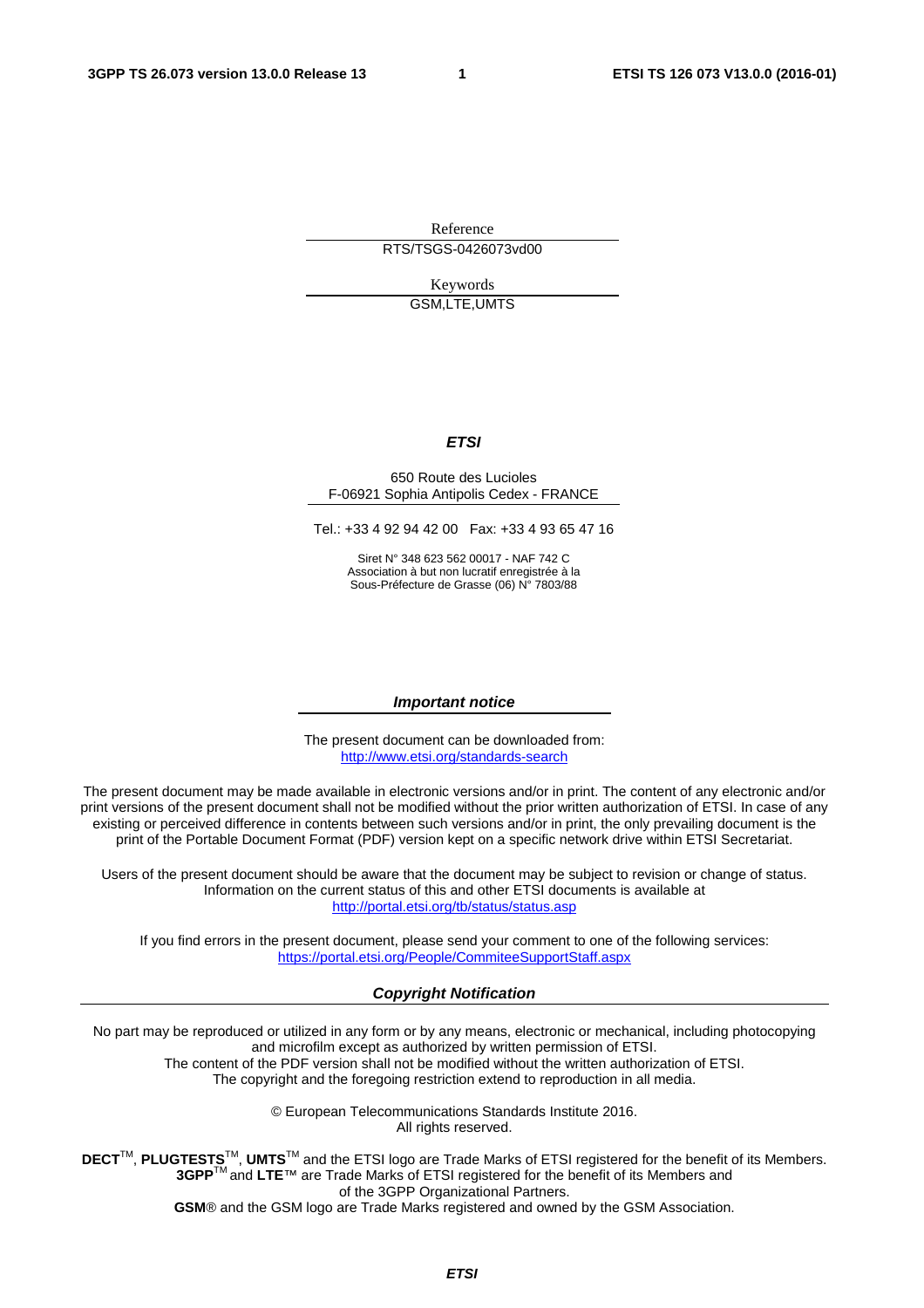# Intellectual Property Rights

IPRs essential or potentially essential to the present document may have been declared to ETSI. The information pertaining to these essential IPRs, if any, is publicly available for **ETSI members and non-members**, and can be found in ETSI SR 000 314: *"Intellectual Property Rights (IPRs); Essential, or potentially Essential, IPRs notified to ETSI in respect of ETSI standards"*, which is available from the ETSI Secretariat. Latest updates are available on the ETSI Web server [\(https://ipr.etsi.org/](https://ipr.etsi.org/)).

Pursuant to the ETSI IPR Policy, no investigation, including IPR searches, has been carried out by ETSI. No guarantee can be given as to the existence of other IPRs not referenced in ETSI SR 000 314 (or the updates on the ETSI Web server) which are, or may be, or may become, essential to the present document.

# Foreword

This Technical Specification (TS) has been produced by ETSI 3rd Generation Partnership Project (3GPP).

The present document may refer to technical specifications or reports using their 3GPP identities, UMTS identities or GSM identities. These should be interpreted as being references to the corresponding ETSI deliverables.

The cross reference between GSM, UMTS, 3GPP and ETSI identities can be found under [http://webapp.etsi.org/key/queryform.asp.](http://webapp.etsi.org/key/queryform.asp)

# Modal verbs terminology

In the present document "**shall**", "**shall not**", "**should**", "**should not**", "**may**", "**need not**", "**will**", "**will not**", "**can**" and "**cannot**" are to be interpreted as described in clause 3.2 of the [ETSI Drafting Rules](http://portal.etsi.org/Help/editHelp!/Howtostart/ETSIDraftingRules.aspx) (Verbal forms for the expression of provisions).

"**must**" and "**must not**" are **NOT** allowed in ETSI deliverables except when used in direct citation.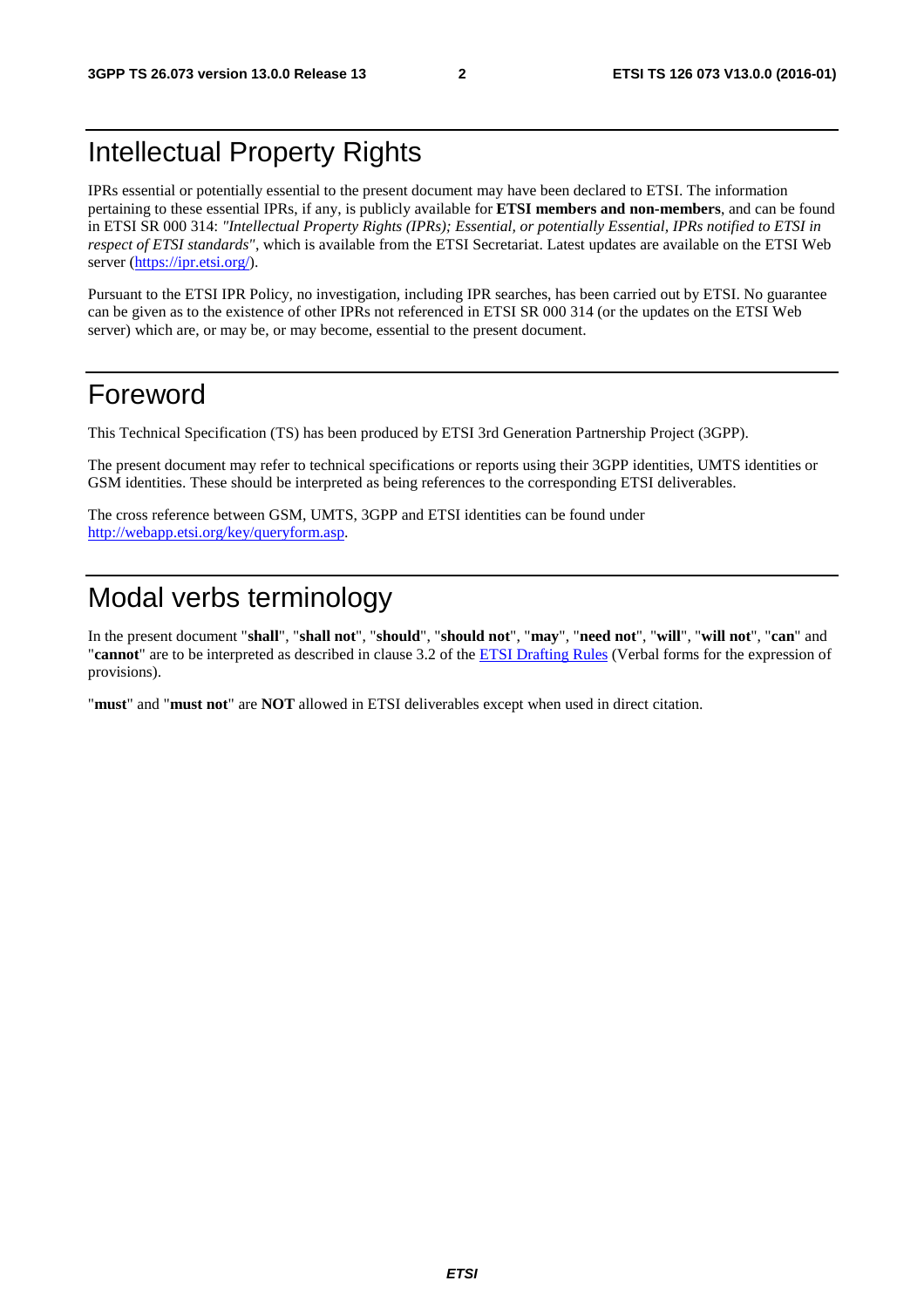$\mathbf{3}$ 

# Contents

| 1              |                               |  |
|----------------|-------------------------------|--|
| 2              |                               |  |
| 3              |                               |  |
| 3.1<br>3.2     |                               |  |
| 4              |                               |  |
| 4.1<br>4.2     |                               |  |
| 4.3            |                               |  |
| 4.4            |                               |  |
| 4.5            |                               |  |
| 4.5.1<br>4.5.2 |                               |  |
| 4.5.3          |                               |  |
| 5              |                               |  |
| 6              |                               |  |
| 6.1            |                               |  |
| 6.2            |                               |  |
| 6.3            |                               |  |
|                | <b>Annex A (informative):</b> |  |
|                |                               |  |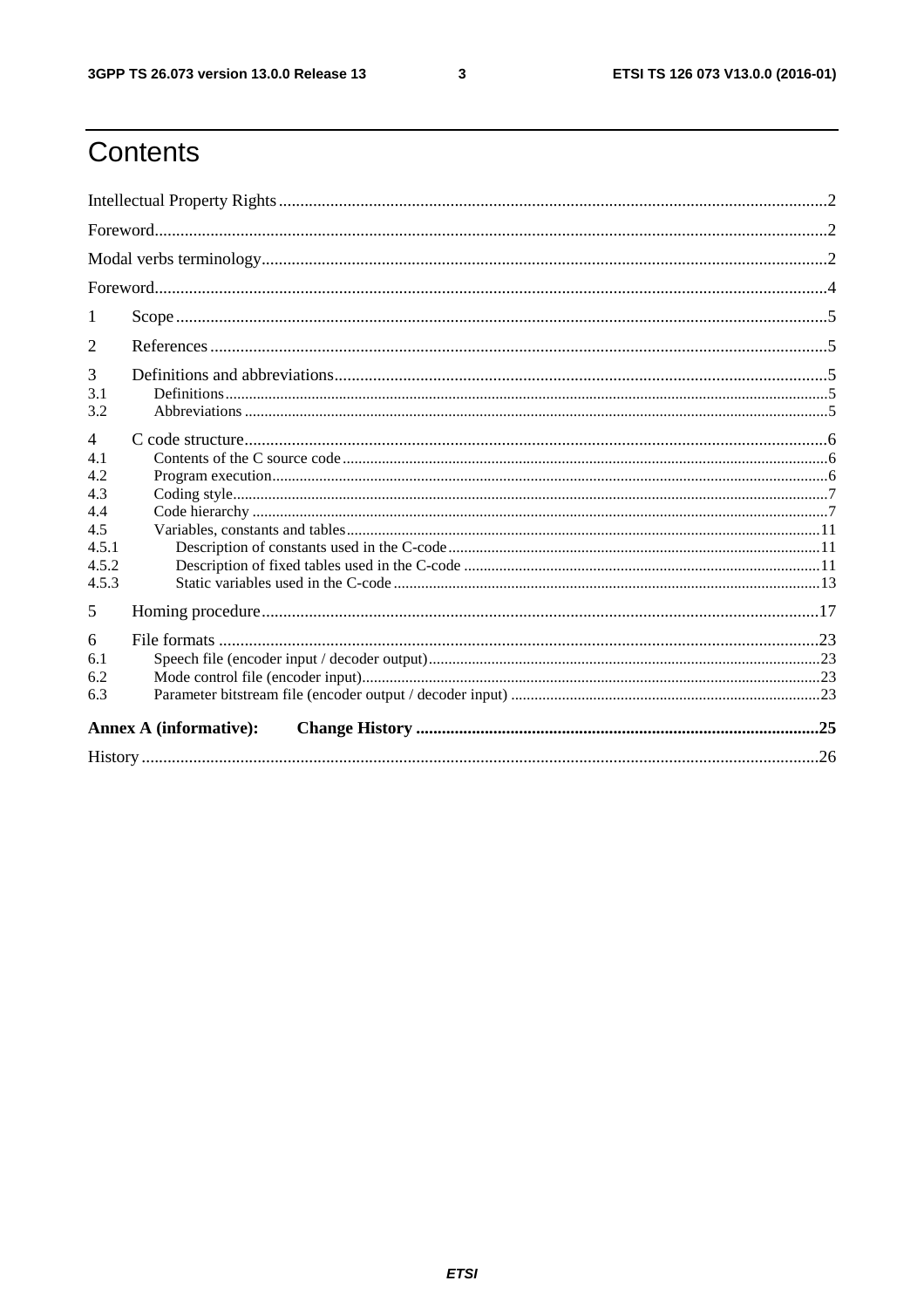# Foreword

This Technical Specification (TS) has been produced by the 3<sup>rd</sup> Generation Partnership Project (3GPP).

The contents of the present document are subject to continuing work within the TSG and may change following formal TSG approval. Should the TSG modify the contents of the present document, it will be re-released by the TSG with an identifying change of release date and an increase in version number as follows:

Version x.y.z

where:

- x the first digit:
	- 1 presented to TSG for information;
	- 2 presented to TSG for approval;
	- 3 or greater indicates TSG approved document under change control.
- y the second digit is incremented for all changes of substance, i.e. technical enhancements, corrections, updates, etc.
- z the third digit is incremented when editorial only changes have been incorporated in the document.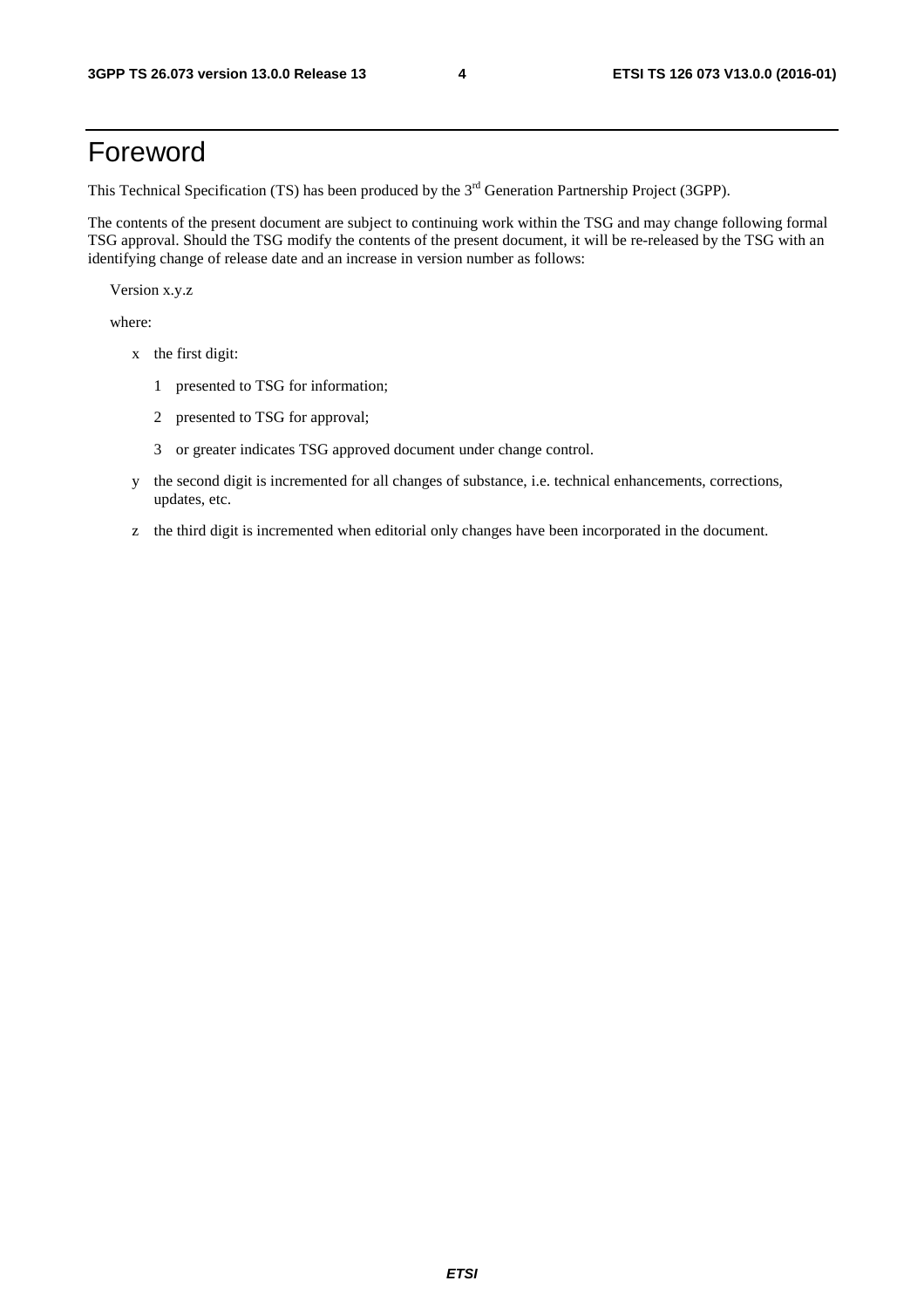# 1 Scope

The present document contains an electronic copy of the ANSI-C code for the Adaptive Multi-Rate codec. The ANSI-C code is necessary for a bit exact implementation of the Adaptive Multi Rate speech transcoder (TS 26.090 [2]), Voice Activity Detection (TS 26.094 [6]), comfort noise (TS 26.092 [4]), source controlled rate operation (TS 26.093 [5]) and example solutions for substituting and muting of lost frames (TS 26.091 [3]).

# 2 References

The following documents contain provisions which, through reference in this text, constitute provisions of the present document.

- References are either specific (identified by date of publication, edition number, version number, etc.) or non-specific.
- For a specific reference, subsequent revisions do not apply.
- For a non-specific reference, the latest version applies.
- [1] 3GPP TS 26.074: "AMR Speech Codec; Test sequences".
- [2] 3GPP TS 26.090: "AMR Speech Codec; Speech transcoding".
- [3] 3GPP TS 26.091: "AMR Speech Codec; Substitution and muting of lost frames".
- [4] 3GPP TS 26.092: "AMR Speech Codec; Comfort noise aspects".
- [5] 3GPP TS 26.093: "AMR Speech Codec; Source controlled rate operation".
- [6] 3GPP TS 26.094: "AMR Speech Codec; Voice Activity Detection".
- [7] RFC 3267: "A Real-Time Transport Protocol (RTP) Payload Format and File Storage Format for Adaptive Multi-Rate (AMR) and Adaptive Multi-Rate Wideband (AMR-WB) Audio Codecs", June 2002.

# 3 Definitions and abbreviations

### 3.1 Definitions

Definition of terms used in the present document, can be found in TS 06.090 [2], TS 06.091 [3], TS 06.092 [4], TS 06.093 [5] and TS 06.094 [6].

#### 3.2 Abbreviations

For the purpose of the present document, the following abbreviations apply:

- ANSI American National Standards Institute
- ETS European Telecommunication Standard
- GSM Global System for Mobile communications
- I/O Input/Output
- RAM Random Access Memory
- ROM Read Only Memory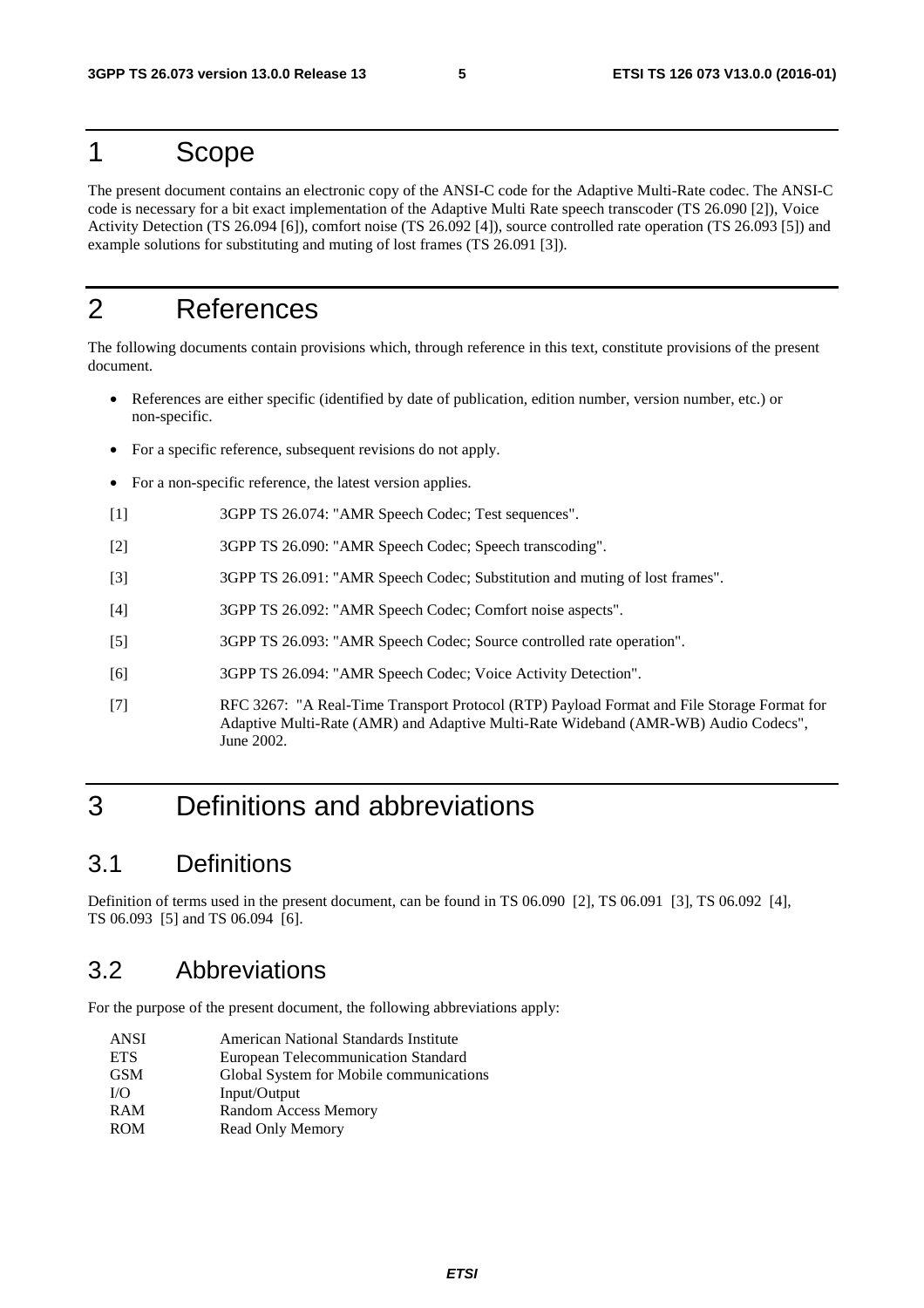# 4 C code structure

This clause gives an overview of the structure of the bit-exact C code and provides an overview of the contents and organization of the C code attached to this document.

The C code has been verified on the following systems:

- Sun Microsystems workstations and GNU gcc compiler;
- DEC Alpha workstations and GNU gcc compiler;
- IBM PC/AT compatible computers with Linux operating system and GNU gcc compiler.

ANSI-C 9899 was selected as the programming language because portability was desirable.

# 4.1 Contents of the C source code

The C code distribution has all files in the root level.

The distributed files with suffix "c" contain the source code and the files with suffix "h" are the header files. The ROM data is contained mostly in files with suffix "tab".

The C code distribution also contains one speech coder installation verification data file, "spch\_dos.inp". The reference encoder output file is named "spch\_dos.cod", the reference decoder input file is named "spch\_dos.dec" and the reference decoder output file is named "spch\_dos.out". These four files are formatted such that they are correct for an IBM PC/AT compatible computer. The same files with reversed byte order of the 16 bit words are named "spch\_unx.inp", "spch\_unx.cod", "spch\_unx.dec" and "spch\_unx.out", respectively.

Final verification is to be performed using the GSM Adaptive Multi-Rate test sequences described in GSM 06.74 [2].

Makefiles are provided for the platforms in which the C code has been verified (listed above). Once the software is installed, this directory will have a compiled version of *encoder* and *decoder* (the bit-exact C executables of the speech codec) and all the object files.

# 4.2 Program execution

The GSM Adaptive Multi-Rate codec is implemented in two programs:

- (*encoder*) speech encoder;
- (*decoder*) speech decoder.

The programs should be called like:

- encoder [encoder options] <speech input file> <parameter file>;
- decoder [decoder options] <parameter file> <speech output file>.

The speech files contain 16-bit linear encoded PCM speech samples and the parameter files contain encoded speech data and some additional flags.

The encoder and decoder options will be explained by running the applications with option –h. See the file readme.txt for more information on how to run the *encoder* and *decoder* programs.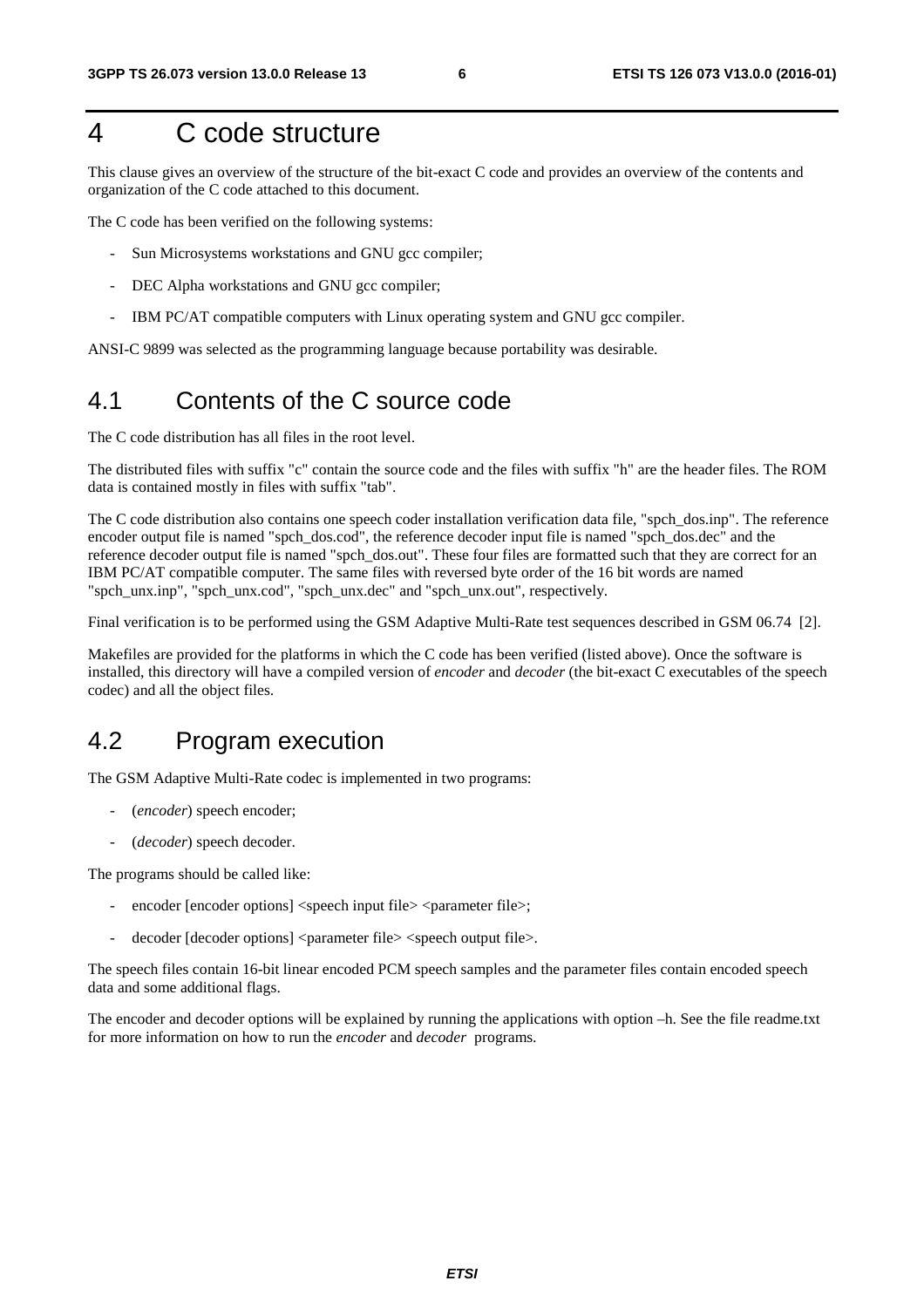# 4.3 Coding style

The C code is written according to the following structuring conventions. Each function func() that needs static variables is considered a module. A module consists of:

- a 'state structure' (struct) combining the static variables of the module;
- three auxiliary functions func\_init(), func\_reset(), and func\_exit();
- the processing function func() itself.

The initialization function func\_init() allocates (from the heap) a new state structure, calls the func\_reset() function, stores the pointer to the newly allocated structure in its first function parameter, and returns with a value of 0 if completed successful or a value of 1 otherwise.

The reset function func reset() takes a pointer to the state structure and resets all members of the structure to a predefined value ('homing').

The exit function func exit() performs any necessary cleanup and frees the state structure memory.

The processing function func() also takes a pointer to the state structure as well as all other necessary parameters and performs its task using (and possibly modifying) the values in the state structure.

If a module calls other modules, the higher level state structure contains a pointer to the lower level state structures, and the init, reset, and exit functions recursively call the corresponding lower level functions.

By this convention, the code becomes "instantiable" (more than one copy of a module can be used in the same program) and the static data hierarchy is clearly visible in the code.

### 4.4 Code hierarchy

Figures 1 to 4 are call graphs that show the functions used in the speech codec, including the functions of VAD, DTX, and comfort noise generation.

Each column represents a call level and each cell a function. The functions contain calls to the functions in rightwards neighbouring cells. The time order in the call graphs is from the top downwards as the processing of a frame advances. All standard C functions: printf(), fwrite(), etc. have been omitted. Also, no basic operations (add(), L\_add(), mac(), etc.) or double precision extended operations (e.g. L\_Extract()) appear in the graphs. The initialization of the static RAM (i.e. calling the \_init functions) is also omitted.

The basic operations are not counted as extending the depth, therefore the deepest level in this software is level 7.

The encoder call graph is broken down into three separate call graphs, Table 1 to 3.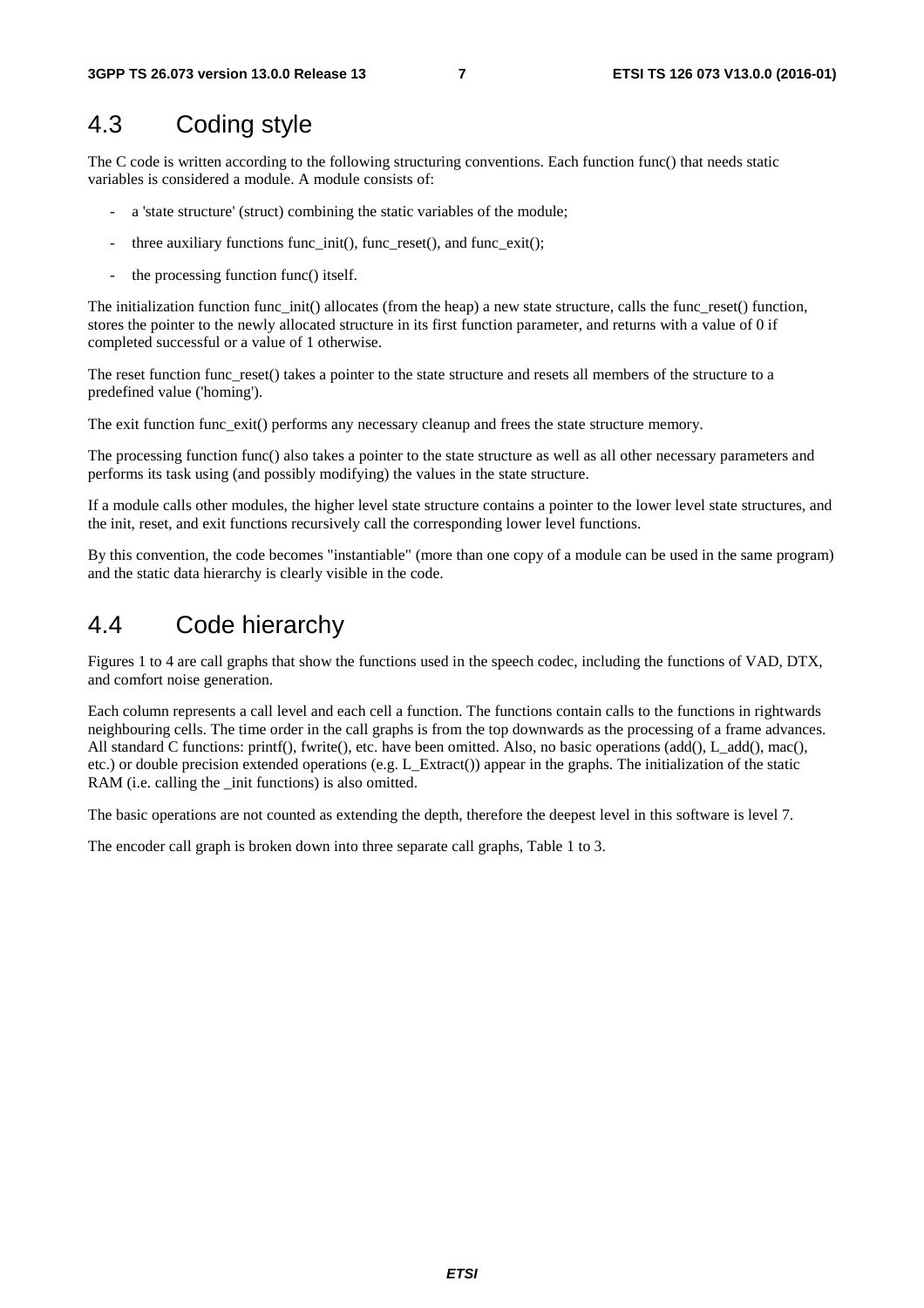| Speech_Encode_Frame | Pre_Process |                     |                              |                                           |                                        |
|---------------------|-------------|---------------------|------------------------------|-------------------------------------------|----------------------------------------|
|                     | cod_amr     | Copy                |                              |                                           |                                        |
|                     |             | Vad1 <sup>1</sup>   | filter_bank                  | first_filter_stage                        |                                        |
|                     |             |                     |                              | filter5                                   |                                        |
|                     |             |                     |                              | filter3                                   |                                        |
|                     |             |                     |                              | level_calculation                         |                                        |
|                     |             |                     | vad_decision                 | complex_estimate_adapt                    |                                        |
|                     |             |                     |                              |                                           |                                        |
|                     |             |                     |                              | complex_vad                               |                                        |
|                     |             |                     |                              | noise_estimate_update                     | update_cntrl                           |
|                     |             |                     |                              | hangover_addition                         |                                        |
|                     |             | Vad2 <sup>1</sup>   | block_norm                   |                                           |                                        |
|                     |             |                     | r_fft                        | c_fft                                     |                                        |
|                     |             |                     | fn10Log10                    | Log <sub>2</sub>                          | Log2_norm                              |
|                     |             |                     | Pow <sub>2</sub>             |                                           |                                        |
|                     |             | tx_dtx_handler      |                              |                                           |                                        |
|                     |             | lpc                 | Autocorr                     |                                           |                                        |
|                     |             |                     | Lag_window                   |                                           |                                        |
|                     |             |                     | Levinson                     |                                           |                                        |
|                     |             | Isp                 | Az_Isp                       | Chebps                                    |                                        |
|                     |             |                     | $Q$ _plsf_5                  | Lsp_lsf                                   |                                        |
|                     |             |                     |                              | Lsf_wt                                    |                                        |
|                     |             |                     |                              | Vq_subvec                                 |                                        |
|                     |             |                     |                              | Vq_subvec_s                               |                                        |
|                     |             |                     |                              | Reorder_Isf                               |                                        |
|                     |             |                     |                              | Lsf_lsp                                   |                                        |
|                     |             |                     | Int_lpc_1and3_2              | Lsp_az                                    | Get_Isp_pol                            |
|                     |             |                     | Int_lpc_1and3                |                                           |                                        |
|                     |             |                     |                              | Lsp_az                                    | Get_Isp_pol                            |
|                     |             |                     | $Q$ _plsf_3                  | Lsp_lsf                                   |                                        |
|                     |             |                     |                              | Lsf wt                                    |                                        |
|                     |             |                     |                              | Copy                                      |                                        |
|                     |             |                     |                              | Vq_subvec3                                |                                        |
|                     |             |                     |                              | Vq_subvec4                                |                                        |
|                     |             |                     |                              | Reorder_Isf                               |                                        |
|                     |             |                     |                              | Lsf_lsp                                   |                                        |
|                     |             |                     | Int_Ipc_1to3_2               | Lsp_az                                    | Get_Isp_pol                            |
|                     |             |                     | Int_Ipc_1to3                 | Lsp_az                                    | Get_Isp_pol                            |
|                     |             |                     | Copy                         |                                           |                                        |
|                     |             | dtx_buffer          | Copy                         |                                           |                                        |
|                     |             |                     | Log <sub>2</sub>             | Log2_norm                                 |                                        |
|                     |             | dtx_enc             | Lsp_lsf                      |                                           |                                        |
|                     |             |                     | Reorder_Isf                  |                                           |                                        |
|                     |             |                     | Lsf_lsp                      |                                           |                                        |
|                     |             | Set_zero            |                              |                                           |                                        |
|                     |             | Isp_reset           | Copy                         |                                           |                                        |
|                     |             |                     | Q_plsf_reset                 |                                           |                                        |
|                     |             | cl_ltp_reset        | Pitch_fr_reset               |                                           |                                        |
|                     |             | check_lsp           |                              |                                           |                                        |
|                     |             | pre_big             | Weight_Ai                    |                                           |                                        |
|                     |             |                     | Residu                       |                                           |                                        |
|                     |             |                     | Syn_filt                     |                                           |                                        |
|                     |             | $ol$ _Itp           | Pitch_ol                     | vad_tone_detection_update <sup>2</sup>    |                                        |
|                     |             |                     |                              |                                           |                                        |
|                     |             |                     |                              | Lag_max                                   | vad_tone_detection <sup>2</sup>        |
|                     |             |                     |                              |                                           | Inv_sqrt                               |
|                     |             |                     |                              | $comp\_corr2$                             |                                        |
|                     |             |                     |                              | $hp_max^2$                                |                                        |
|                     |             |                     |                              |                                           |                                        |
|                     |             |                     |                              | vad_complex_detection_update <sup>2</sup> |                                        |
|                     |             |                     | Pitch_ol_wgh                 | comp_corr <sup>2</sup>                    |                                        |
|                     |             |                     |                              | $Lag\_max^2$                              | vad_tone_detection_update <sup>2</sup> |
|                     |             |                     |                              |                                           | vad_tone_detection <sup>2</sup>        |
|                     |             |                     |                              |                                           |                                        |
|                     |             |                     |                              | gmed_n                                    |                                        |
|                     |             |                     |                              | hp_max $^2$                               |                                        |
|                     |             |                     |                              | vad_complex_detection_update <sup>2</sup> |                                        |
|                     |             | vad_pitch_detection | LTP_flag_update <sup>3</sup> |                                           |                                        |
|                     |             | subframePreProc     | Weight_Ai                    |                                           |                                        |
|                     |             |                     | Syn_filt                     |                                           |                                        |
|                     |             |                     | Residu                       |                                           |                                        |
|                     |             |                     | Copy                         |                                           |                                        |
|                     |             |                     |                              |                                           |                                        |
|                     |             | cl_ltp              | Pitch_fr                     | getRange                                  |                                        |
|                     |             |                     |                              | Norm_Corr                                 | Convolve                               |
|                     |             |                     |                              |                                           | Inv_sqrt                               |
|                     |             |                     |                              | searchFrac                                | Interpol_3or6                          |
|                     |             |                     |                              | Enc_lag3                                  |                                        |
|                     |             |                     |                              | Enc_lag6                                  |                                        |
|                     |             |                     |                              |                                           |                                        |
|                     |             |                     | (continued)                  |                                           |                                        |

**Table 1: Speech encoder call structure** 

2 Specific to VAD option 1

-

3 Specific to VAD option 2

<sup>1</sup> Option to call one or the other VAD option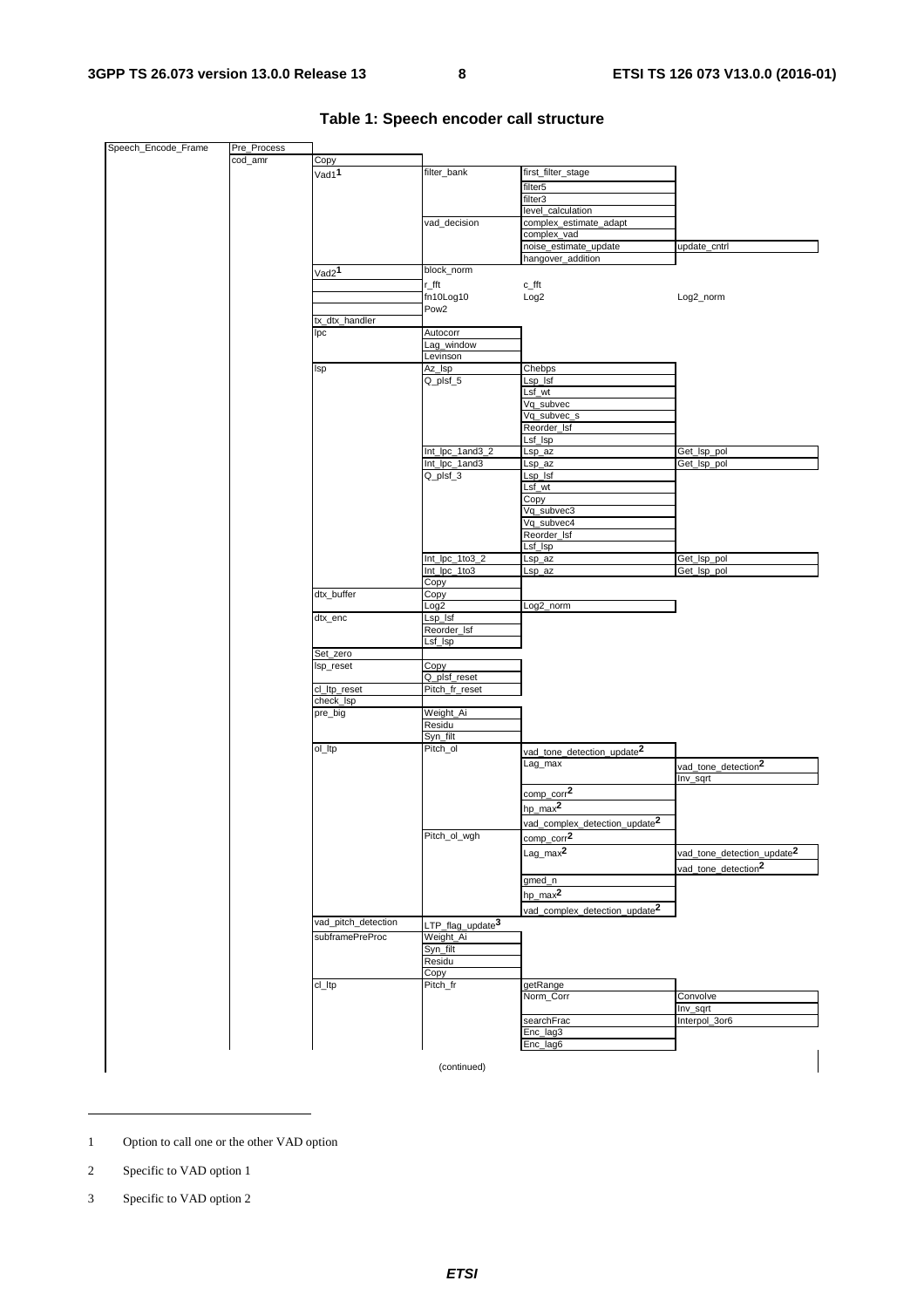|          |                    | Pred It 3or6      |
|----------|--------------------|-------------------|
|          |                    | Convolve          |
|          |                    | G pitch           |
|          |                    | check_gp_clipping |
|          |                    | q_gain_pitch      |
|          | cbsearch           | see Table 2       |
|          | gainQuant          | see Table 3       |
|          | update_gp_clipping | Copy              |
|          | subframePostProc   | Syn filt          |
|          | Pred It 3or6       |                   |
|          | Convolve           |                   |
| Prm2bits | Int2bin            |                   |

#### **Table 1 (concluded): Speech encoder call structure**

| cbsearch | code_2i40_9bits   | cor_h_x          |            |
|----------|-------------------|------------------|------------|
|          |                   | set_sign         |            |
|          |                   | cor h            | Inv_sqrt   |
|          |                   | search_2i40      |            |
|          |                   | build code       |            |
|          | code 2i40 11bits  | cor h x          |            |
|          |                   | set_sign         |            |
|          |                   | cor_h            | Inv_sqrt   |
|          |                   | search 2i40      |            |
|          |                   | build code       |            |
|          | code 3i40 14bits  | cor h x          |            |
|          |                   | set_sign         |            |
|          |                   | cor h            | Inv_sqrt   |
|          |                   | search 3i40      |            |
|          |                   | build code       |            |
|          | code 4i40 17bits  | cor h x          |            |
|          |                   | set_sign         |            |
|          |                   | cor h            | Inv_sqrt   |
|          |                   | search 4i40      |            |
|          |                   | build code       |            |
|          | code 8i40 31bits  | cor_h_x          |            |
|          |                   | set_sign12k2     | Inv_sqrt   |
|          |                   | cor h            | Inv_sqrt   |
|          |                   | search 10and8i40 |            |
|          |                   | build code       |            |
|          |                   | compress_code    | compress10 |
|          | code 10i40 35bits | cor h x          |            |
|          |                   | set sign12k2     | Inv_sqrt   |
|          |                   | cor_h            | Inv_sqrt   |
|          |                   | search 10and8i40 |            |
|          |                   | build code       |            |
|          |                   | $q_p$            |            |
|          |                   |                  |            |

#### **Table 2: cbsearch call structure**

#### **Table 3: gainQuant call structure**

| gainQuant | gc_pred_copy          | Copy                      |                |           |
|-----------|-----------------------|---------------------------|----------------|-----------|
|           | gc_pred               | Log2                      | Log2_norm      |           |
|           |                       | Log2_norm                 |                |           |
|           | calc_filt_energies    |                           |                |           |
|           | calc_target_energy    |                           |                |           |
|           | MR475_update_unq_pred | gc_pred_update            |                |           |
|           | MR475_gain_quant      | MR475_quant_store_results | Log2           | Log2 norm |
|           |                       |                           | gc_pred_update |           |
|           |                       | gc_pred                   | Log2           | Log2_norm |
|           |                       |                           | Log2_norm      |           |
|           | G code                |                           |                |           |
|           | q_gain_code           | Pow <sub>2</sub>          |                |           |
|           | MR795_gain_quant      | q_gain_pitch              |                |           |
|           |                       | MR795_gain_code_quant3    |                |           |
|           |                       | calc_unfilt_energies      | Log2           | Log2_norm |
|           |                       | gain_adapt                | gmed_n         |           |
|           |                       | MR795_gain_code_quant_mod | sqrt_l_exp     |           |
|           | Qua_gain              | Pow <sub>2</sub>          |                |           |
|           | gc_pred_update        |                           |                |           |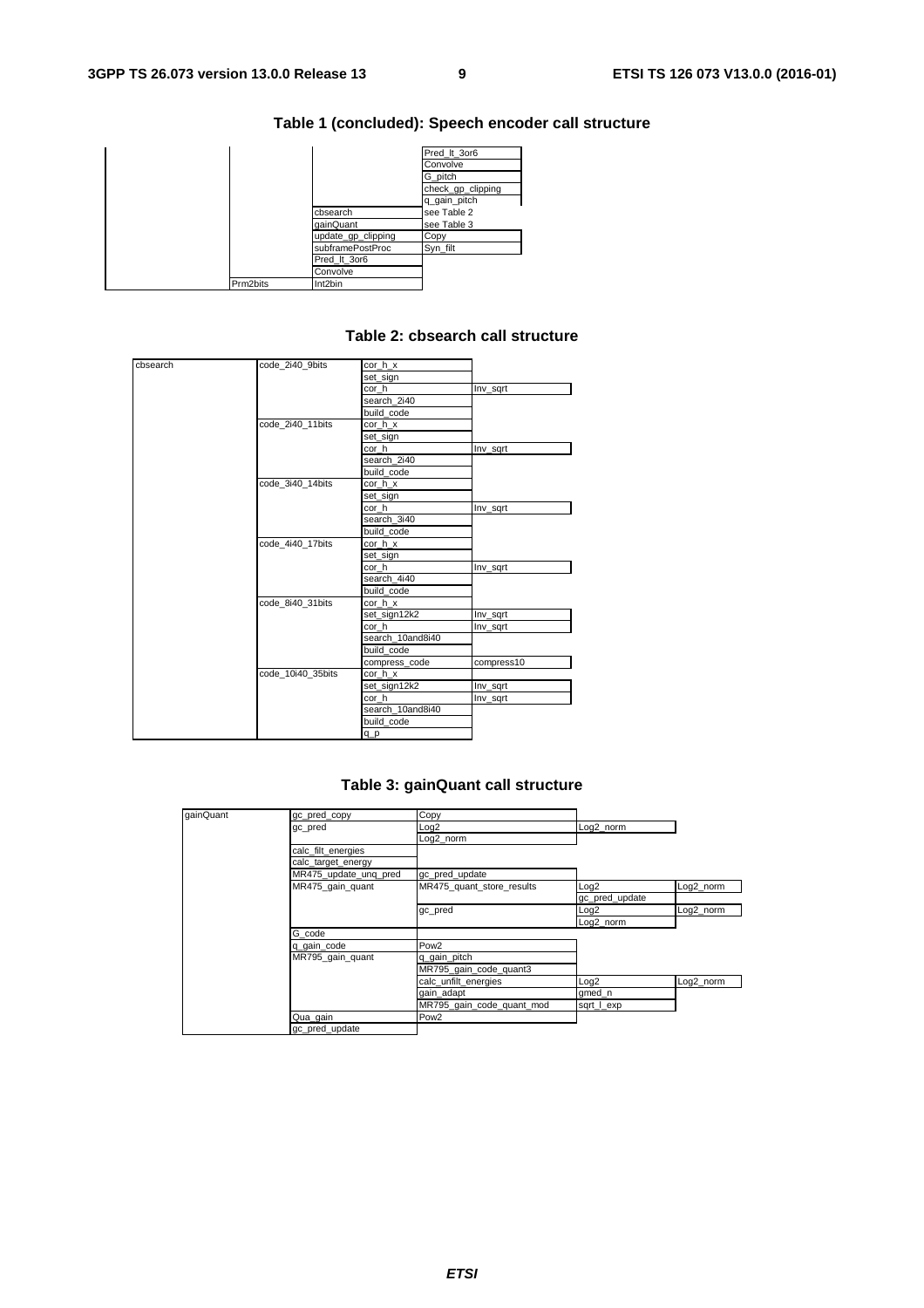| Speech_Decode_Frame | Bits2prm     | Bin2int                 |                         |                  |             |
|---------------------|--------------|-------------------------|-------------------------|------------------|-------------|
|                     | Decoder_amr  | rx_dtx_handler          |                         |                  |             |
|                     |              | Decoder_amr_reset       | lsp_avg_reset           |                  |             |
|                     |              |                         | D_plsf_reset            |                  |             |
|                     |              |                         | ec_gain_pitch_reset     |                  |             |
|                     |              |                         | ec_gain_code_reset      |                  |             |
|                     |              |                         | gc_pred_reset           | Set_zero         |             |
|                     |              |                         | Bgn_scd_reset           |                  |             |
|                     |              |                         | ph_disp_reset           |                  |             |
|                     |              |                         | dtx_dec_reset           | Copy             |             |
|                     |              | dtx_dec                 |                         | Set_zero         |             |
|                     |              |                         | Copy<br>Lsf_Isp         |                  |             |
|                     |              |                         | Init_D_plsf_3           | Copy             |             |
|                     |              |                         | D_plsf_3                | Reorder_Isf      |             |
|                     |              |                         |                         | Copy             |             |
|                     |              |                         |                         | Lsf_lsp          |             |
|                     |              |                         | pseudonoise             |                  |             |
|                     |              |                         | Lsp_lsf                 |                  |             |
|                     |              |                         | Reorder_Isf             |                  |             |
|                     |              |                         | Lsp_Az                  | Get_Isp_pol      |             |
|                     |              |                         | A_Refl                  |                  |             |
|                     |              |                         | Log2                    | Log2_norm        |             |
|                     |              |                         | Build_CN_code           | pseudonoise      |             |
|                     |              |                         | Syn_filt                |                  |             |
|                     |              | Lsf_Isp                 |                         |                  |             |
|                     |              | Isp_avg                 |                         |                  |             |
|                     |              | Copy                    |                         |                  |             |
|                     |              | $D$ _plsf_3             | Reorder_Isf             |                  |             |
|                     |              |                         | Copy                    |                  |             |
|                     |              |                         | Lsf_lsp                 |                  |             |
|                     |              | Int_lpc_1to3            | Lsp_Az                  | Get_Isp_pol      |             |
|                     |              | D_plsf_5                | Reorder_Isf             |                  |             |
|                     |              |                         | Copy                    |                  |             |
|                     |              |                         | Lsf_lsp                 |                  |             |
|                     |              | Int_lpc_1and3           | Lsp_Az                  | Get_Isp_pol      |             |
|                     |              | Dec_lag3                |                         |                  |             |
|                     |              | Pred_lt_3or6            |                         |                  |             |
|                     |              | Dec_lag6                |                         |                  |             |
|                     |              | decode_2i40_9bits       |                         |                  |             |
|                     |              | decode_2i40_11bits      |                         |                  |             |
|                     |              | decode_3i40_14bits      |                         |                  |             |
|                     |              | decode_4i40_17bits      |                         |                  |             |
|                     |              | decode_8i40_31bits      | decompress_code         | decompress10     |             |
|                     |              | ec_gain_pitch           | gmed_n                  |                  |             |
|                     |              | d_gain_pitch            |                         |                  |             |
|                     |              | ec_gain_pitch_update    |                         |                  |             |
|                     |              | decode_10i40_35bits     |                         |                  |             |
|                     |              | Dec_gain                | Log <sub>2</sub>        | Log2_norm        |             |
|                     |              |                         | gc_pred                 | Log <sub>2</sub> | Log2_norm   |
|                     |              |                         |                         |                  |             |
|                     |              |                         |                         | Log2_norm        |             |
|                     |              |                         | Pow <sub>2</sub>        |                  |             |
|                     |              |                         | gc_pred_update          |                  |             |
|                     |              | ec_gain_code            | gmed_n                  |                  |             |
|                     |              |                         | gc_pred_average_limeted |                  |             |
|                     |              |                         | gc_pred_update          |                  |             |
|                     |              | ec_gain_code_update     |                         |                  |             |
|                     |              |                         | gc_pred                 | In <sub>0</sub>  | $1002$ norm |
|                     |              | d_gain_code             |                         | Log2_norm        |             |
|                     |              |                         | Pow <sub>2</sub>        |                  |             |
|                     |              |                         | gc_pred_update          |                  |             |
|                     |              | $Int$ <sub>Sf</sub>     |                         |                  |             |
|                     |              | Cb_gain_average         |                         |                  |             |
|                     |              | ph_disp_release         |                         |                  |             |
|                     |              | ph_disp_lock            |                         |                  |             |
|                     |              | ph_disp                 |                         |                  |             |
|                     |              | sqrt_I_exp              |                         |                  |             |
|                     |              | $Ex_c$ ctrl             | gmed_n                  |                  |             |
|                     |              | agc2                    | Inv_sqrt                |                  |             |
|                     |              | Syn_filt                |                         |                  |             |
|                     |              | Bgn_scd                 | gmed_n                  |                  |             |
|                     |              | dtx_dec_activity_update | Copy                    |                  |             |
|                     |              |                         | Log <sub>2</sub>        | Log2_norm        |             |
|                     |              | Isp_avg                 |                         |                  |             |
|                     | Post_Filter  | Copy                    |                         |                  |             |
|                     |              | Weight_Ai               |                         |                  |             |
|                     |              | Residu                  |                         |                  |             |
|                     |              | Set_zero                |                         |                  |             |
|                     |              | Syn_filt                |                         |                  |             |
|                     |              | Preemphasis             |                         |                  |             |
|                     |              | agc                     | energy_old              |                  |             |
|                     |              |                         | energy_new              | energy_old       |             |
|                     | Post_Process |                         | Inv_sqrt                |                  |             |

#### **Table 4: Speech decoder call structure**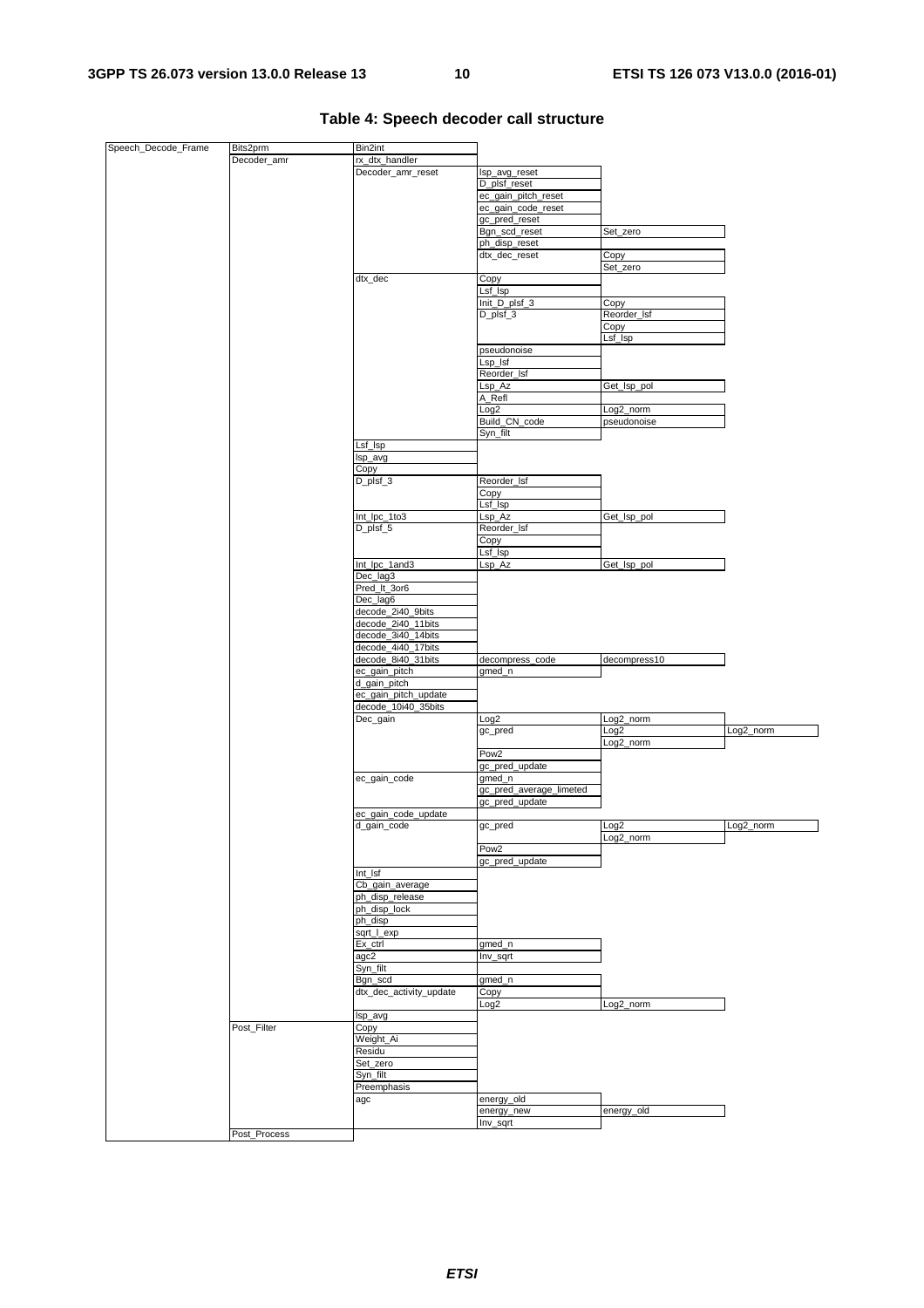# 4.5 Variables, constants and tables

The data types of variables and tables used in the fixed point implementation are signed integers in 2's complement representation, defined by:

- **Word16** 16 bit variable;
- **Word32** 32 bit variable.

Furthermore some **enum** types are used, all possible to represent with one byte, and a Boolean **Flag**.

#### 4.5.1 Description of constants used in the C-code

This subclause contains a listing of all global constants defined in cnst.h.

| <b>Constant</b>       | <b>Value</b>   | <b>Description</b>                                                     |
|-----------------------|----------------|------------------------------------------------------------------------|
| L_TOTAL               | 320            | total size of speech buffer.                                           |
| L_WINDOW              | 240            | window size in LP analysis                                             |
| L FRAME               | 160            | frame size                                                             |
| L_FRAME_BY2           | 80             | frame size divided by 2                                                |
| L_SUBFR               | 40             | subframe size                                                          |
| IL CODE               | 40             | codevector length                                                      |
| NB_TRACK              | $\mathbf 5$    | number of tracks                                                       |
| <b>STEP</b>           | 5              | codebook step size                                                     |
| <b>NB TRACK MR102</b> | 4              | number of tracks mode mr102                                            |
| STEP MR102            | 4              | codebook step size mode mr102                                          |
| M                     | 10             | order of LP filter                                                     |
| MP <sub>1</sub>       | $(M+1)$        | order of LP filter + 1                                                 |
| LSF_GAP               | 205            | minimum distance between LSF after quantization; 50 Hz = $205$         |
| LSP_PRED_FAC_MR122    | 21299          | MR122 LSP prediction factor (0.65 Q15)                                 |
| AZ SIZE               | 44             | size of array of LP filters in 4 subframes (4*M+4)                     |
| <b>PIT MIN MR122</b>  | 18             | minimum pitch lag (MR122 mode)                                         |
| PIT_MIN               | 20             | minimum pitch lag (all other modes)                                    |
| <b>PIT MAX</b>        | 143            | maximum pitch lag                                                      |
| L_INTERPOL            | $(10+1)$       | length of filter for interpolation                                     |
| L_INTER_SRCH          | 4              | length of filter for CL LTP search interpolation                       |
| IMU.                  | 26214          | factor for tilt compensation filter 0,8                                |
| AGC_FAC               | 29491          | factor for automatic gain control 0,9                                  |
| L_NEXT                | 40             | overhead in LP analysis                                                |
| ISHARPMAX             | 13017          | maximum value of pitch sharpening                                      |
| <b>SHARPMIN</b>       | 0              | minimum value of pitch sharpening                                      |
| <b>MAX PRM SIZE</b>   | 57             | max. num. of params                                                    |
| IMAX SERIAL SIZE      | 244            | max, num, of serial bits                                               |
| IGP CLIP              | 15565          | pitch gain clipping = 0.95                                             |
| N_FRAME               | $\overline{7}$ | old pitch gains in average calculation                                 |
| EHF_MASK              | 8              | 16 bit representation of all samples in the encoder homing frame (left |
|                       |                | justification)                                                         |

#### **Table 5: Global constants**

### 4.5.2 Description of fixed tables used in the C-code

This section contains a listing of all fixed tables sorted by source file name and table name. All table data is declared as **Word16**.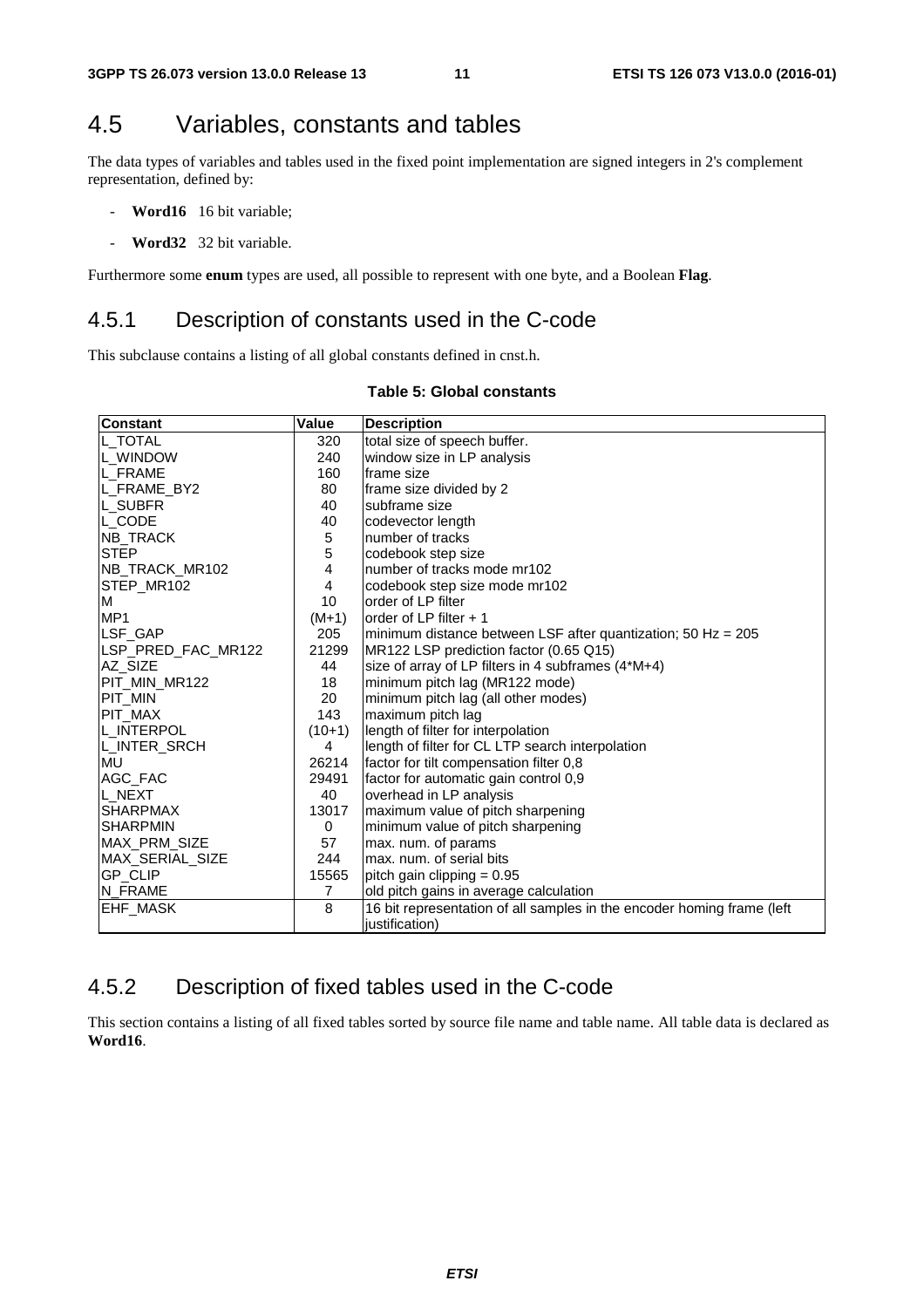#### **Table 6: Fixed tables**

| <b>File</b>                  | Table name          | Length           | <b>Description</b>                                                                     |  |
|------------------------------|---------------------|------------------|----------------------------------------------------------------------------------------|--|
| c2_9pf.c                     | trackTable          | $4*5$            | track table for algebraic code book search (MR475, MR515)                              |  |
| cod_amr.c                    | gamma1              | 10               | spectral expansion factors                                                             |  |
| cod_amr.c                    | gamma1_12k2         | 10               | spectral expansion factors                                                             |  |
| cod_amr.c                    | gamma2              | 10               | spectral expansion factors                                                             |  |
| dtx_dec.c                    | lsf_hist_mean_scale | 10               | initialization values for DTX Isf parameters                                           |  |
| dtx_dec.c                    | dtx_log_en_adjust   | 9                | level adjustments for ech mode                                                         |  |
| ec_gains.c                   | cdown               | 7                | attenuation factors for codebook gain                                                  |  |
| ec_gains.c                   | pdown               | 7                | attenuation factors for adaptive codebook gain                                         |  |
| gc_pred.c                    | pred                | 4                | algebraic code book gain MA predictor coefficients                                     |  |
| gc_pred.c                    | pred_MR122          | 4                | algebraic code book gain MA predictor coefficients (MR122)                             |  |
| pitch_fr.c                   | mode_dep_parm       | 72               | parameters defining the adaptive codebook search per mode                              |  |
| post_pro.c                   | a                   | 3                | HP filter coefficients (denominator) in Post_Process                                   |  |
| post_pro.c                   | b                   | 3                | HP filter coefficients (numerator) in Post_Process                                     |  |
| pre_proc.c                   | a                   | 3                | HP filter coefficients (denominator) in Pre_Process                                    |  |
| pre_proc.c                   | b                   | 3                | HP filter coefficients (numerator) in Pre_Process                                      |  |
| pred_lt.c                    | inter <sub>6</sub>  | 61               | interpolation filter coefficients                                                      |  |
| pstfilt.c                    | gamma3_MR122        | 10               | spectral expansion factors                                                             |  |
| pstfilt.c                    | gamma3              | 10               | spectral expansion factors                                                             |  |
| pstfilt.c                    | gamma4_MR122        | 10               | spectral expansion factors                                                             |  |
| pstfilt.c                    | gamma4              | 10               | spectral expansion factors                                                             |  |
| bitno.tab                    | prmno               | 9                | Inumber of bits for each mode                                                          |  |
| bitno.tab                    | prmnofsf            | 8                | number of parameters for LPC and first subframe for each mode (used for                |  |
|                              |                     |                  | decoder homing procedure)                                                              |  |
| bitno.tab                    | bitno               | 9                | pointers to the bitno_MR tables                                                        |  |
| bitno.tab                    | bitno_MR475         | 17               | number of bits per parameter to transmit (MR475)                                       |  |
| bitno.tab                    | bitno_MR515         | 19               | number of bits per parameter to transmit (MR515)                                       |  |
| bitno.tab                    | bitno_MR59          | 19               | number of bits per parameter to transmit (MR59)                                        |  |
| bitno.tab                    | bitno_MR67          | 19               | number of bits per parameter to transmit (MR67)                                        |  |
| bitno.tab                    | bitno_MR74          | 19               | number of bits per parameter to transmit (MR74)                                        |  |
| bitno.tab                    | bitno_MR795         | 23               | number of bits per parameter to transmit (MR795)                                       |  |
| bitno.tab                    | bitno_MR102         | 39               | number of bits per parameter to transmit (MR102)                                       |  |
| bitno.tab                    | bitno_MR122         | 57               | number of bits per parameter to transmit (MR122)                                       |  |
| bitno.tab                    | bitno_MRDTX         | 5                | number of bits per parameter to transmit (MRDTX)                                       |  |
| c2_11pf.tab                  | startPos1           | $\boldsymbol{2}$ | track start search position for first pulse                                            |  |
| c2_11pf.tab                  | startPos2           | 4                | track start search position for second pulse                                           |  |
| c2_9pf.tab                   | startPos            | 16               | track start search position                                                            |  |
| corrwght.tab                 | corrweight<br>dhf   | 251              | weighting of the correlation function in open loop LTP search (MR102)                  |  |
| d_homing.tab                 | dhf_MR475           | 8<br>17          | pointers to the dhf_MR tables<br>parameter values for the decoder homing frame (MR475) |  |
| d_homing.tab                 | dhf_MR515           | 19               | parameter values for the decoder homing frame (MR515)                                  |  |
| d_homing.tab<br>d_homing.tab | dhf_MR59            | 19               | parameter values for the decoder homing frame (MR59)                                   |  |
| d_homing.tab                 | dhf_MR67            | 19               | parameter values for the decoder homing frame (MR67)                                   |  |
| d_homing.tab                 | dhf_MR74            | 19               | parameter values for the decoder homing frame (MR74)                                   |  |
| d_homing.tab                 | dhf_MR795           | 23               | parameter values for the decoder homing frame (MR795)                                  |  |
| d_homing.tab                 | dhf_MR102           | 39               | parameter values for the decoder homing frame (MR102)                                  |  |
| d_homing.tab                 | dhf_MR122           | 57               | parameter values for the decoder homing frame (MR122)                                  |  |
| gains.tab                    | qua_gain_pitch      | 16               | adaptive codebook gain quantization table (MR122, MR795)                               |  |
| gains.tab                    | qua_gain_code       | 96               | fixed codebook gain quantization table (MR122, MR795)                                  |  |
| gray.tab                     | gray                | 8                | gray coding table                                                                      |  |
| gray.tab                     | dgray               | 8                | gray decoding table                                                                    |  |
| grid.tab                     | grid                | 61               | grid points at wich Chebyshev polynomials are evaluated                                |  |
| inter_36.tab                 | inter_6             | 25               | interpolation filter coefficients                                                      |  |
| inv_sqrt.tab                 | table               | 49               | table used in inverse square root computation                                          |  |
| lag_wind.tab                 | $lag_h$             | 10               | high part of the lag window table                                                      |  |
| lag_wind.tab                 | lag_l               | 10               | low part of the lag window table                                                       |  |

(continued)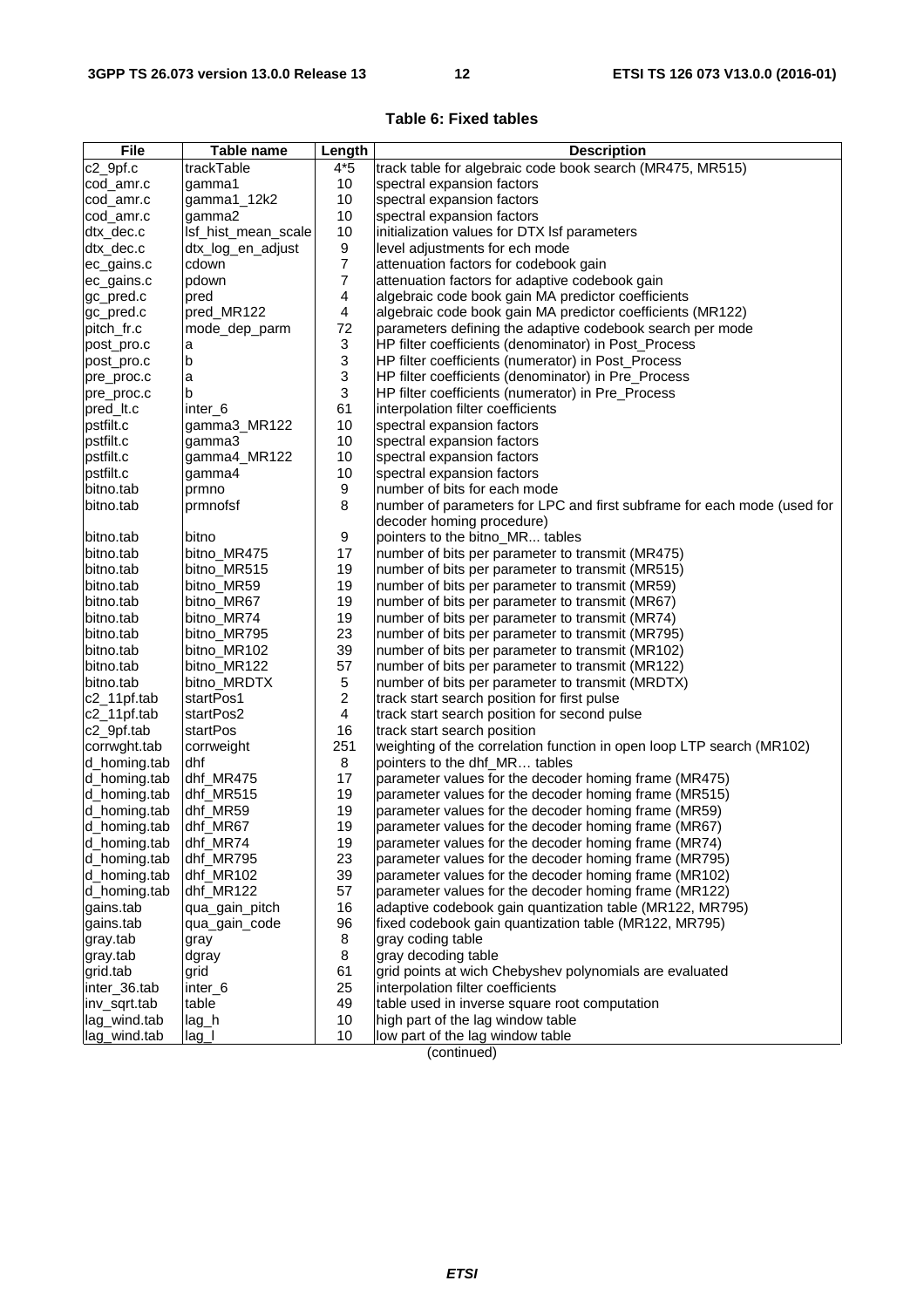| File               | Table name               | Length  | <b>Description</b>                                                |
|--------------------|--------------------------|---------|-------------------------------------------------------------------|
| log2.tab           | table                    | 33      | table used inbase 2 logharithm computation                        |
| Isp.tab            | Isp_init_data            | 10      | initialization table for lsp history in DTX                       |
| lsp_lsf.tab        | table                    | 65      | table to compute $cos(x)$ in $Lsf\_lsp()$                         |
| lsp_lsf.tab        | slope                    | 64      | table to compute $acos(x)$ in $Lsp_lsf()$                         |
| ph_disp.tab        | ph_imp_low_MR795         | 40      | phase dispersion impulse response (MR795)                         |
| ph_disp.tab        | ph imp mid MR79<br>5     | 40      | phase dispersion impulse response (MR795)                         |
| ph_disp.tab        | ph_imp_low               | 40      | phase dispersion impulse response (MR475 - MR67)                  |
| ph_disp.tab        | ph_imp_mid               | 40      | phase dispersion impulse response (MR475 - MR67)                  |
| pow2.tab           | table                    | 33      | table used in 2 to the power computation                          |
| q_plsf_3.tab       | past_rq_init             | 80      | initialization table for the MA predictor in DTX                  |
| q_plsf_3.tab       | mean_lsf                 | 10      | LSF means (not in MR122)                                          |
| q_plsf_3.tab       | pred fac                 | 10      | LSF prediction factors (not in MR122)                             |
| q_plsf_3.tab       | dico1_lsf                | 3*256   | 1 <sup>st</sup> LSF quantizer (not in MR122 and MR795)            |
| q_plsf_3.tab       | dico <sub>2</sub> Isf    | $3*512$ | $2^{nd}$ LSF quantizer (not in MR122)                             |
| q_plsf_3.tab       | dico3_lsf                | 4*512   | $3rd$ LSF quantizer (not in MR122, MR515 and MR475)               |
| q_plsf_3.tab       | $mr515$ 3 lsf            | 4*128   | $3rd$ LSF quantizer (MR515 and MR475)                             |
| q_plsf_3.tab       | mr795_1_lsf              |         | $3*512$   $1st$ LSF quantizer (MR795)                             |
| q_plsf_5.tab       | mean Isf                 | 10      | LSF means (MR122)                                                 |
| q_plsf_5.tab       | dico1_lsf                | 4*128   | $1st LSF$ quantizer (MR122)                                       |
| q_plsf_5.tab       | dico <sub>2</sub> Isf    | 4*256   | 2 <sup>nd</sup> LSF quantizer (MR122)                             |
| q_plsf_5.tab       | dico3_lsf                | 4*256   | 3rd LSF quantizer (MR122)                                         |
| q_plsf_5.tab       | dico4_lsf                | 4*256   | $4th$ LSF quantizer (MR122)                                       |
| q_plsf_5.tab       | dico <sub>5_lsf</sub>    | $4*64$  | 5 <sup>th</sup> LSF quantizer (MR122)                             |
| qgain475.tab       | table_gain_MR475         | 4*256   | gain quantization table (MR475)                                   |
| qua_gain.tab       | table_gain_highrate<br>s | 128*4   | gain quantization table (MR67, MR74 and MR102)                    |
| qua_gain.tab       | table_gain_lowrates      | 64*4    | gain quantization table (MR515 and MR59)                          |
| R_fft.c            | phs_tbl                  | 128     | sine/cosine phase table                                           |
| $R_{\text{fft.c}}$ | ii_table                 | 8       | indexing table                                                    |
| sqrt_l             | table                    | 49      | table to compute sqrt $(x)$                                       |
| Vad1.c             | ch_tbl                   | $2*16$  | channel energy combination table                                  |
| Vad1.c             | ch tbl sh                | 16      | channel energy scaling table                                      |
| Vad1.c             | vm_tbl                   | 90      | voice metric table                                                |
| Vad1.c             | hangover_table           | 20      | used to determine hangover as a function of SNR                   |
| Vad1.c             | burstcount_table         | 20      | used to determine burst count threshold as a function of SNR      |
| Vad1.c             | vm_thresh_table          | 20      | used to determine the voice metric threshold as a function of SNR |
| Vad1.c             | energy state tables      | $2*6$   | constants as a function of scaling state                          |
| window.tab         | window_200_40            | 240     | LP analysis window (not in MR122)                                 |
| window.tab         | window_160_80            | 240     | 1 <sup>st</sup> LP analysis window (MR122)                        |
| window.tab         | window_232_8             | 240     | 2 <sup>nd</sup> LP analysis window (MR122)                        |

#### **Table 6 (concluded): Fixed tables**

# 4.5.3 Static variables used in the C-code

In this section two tables that specify the static variables for the speech encoder and decoder respectively are shown. All static variables are declared within a C **struct.**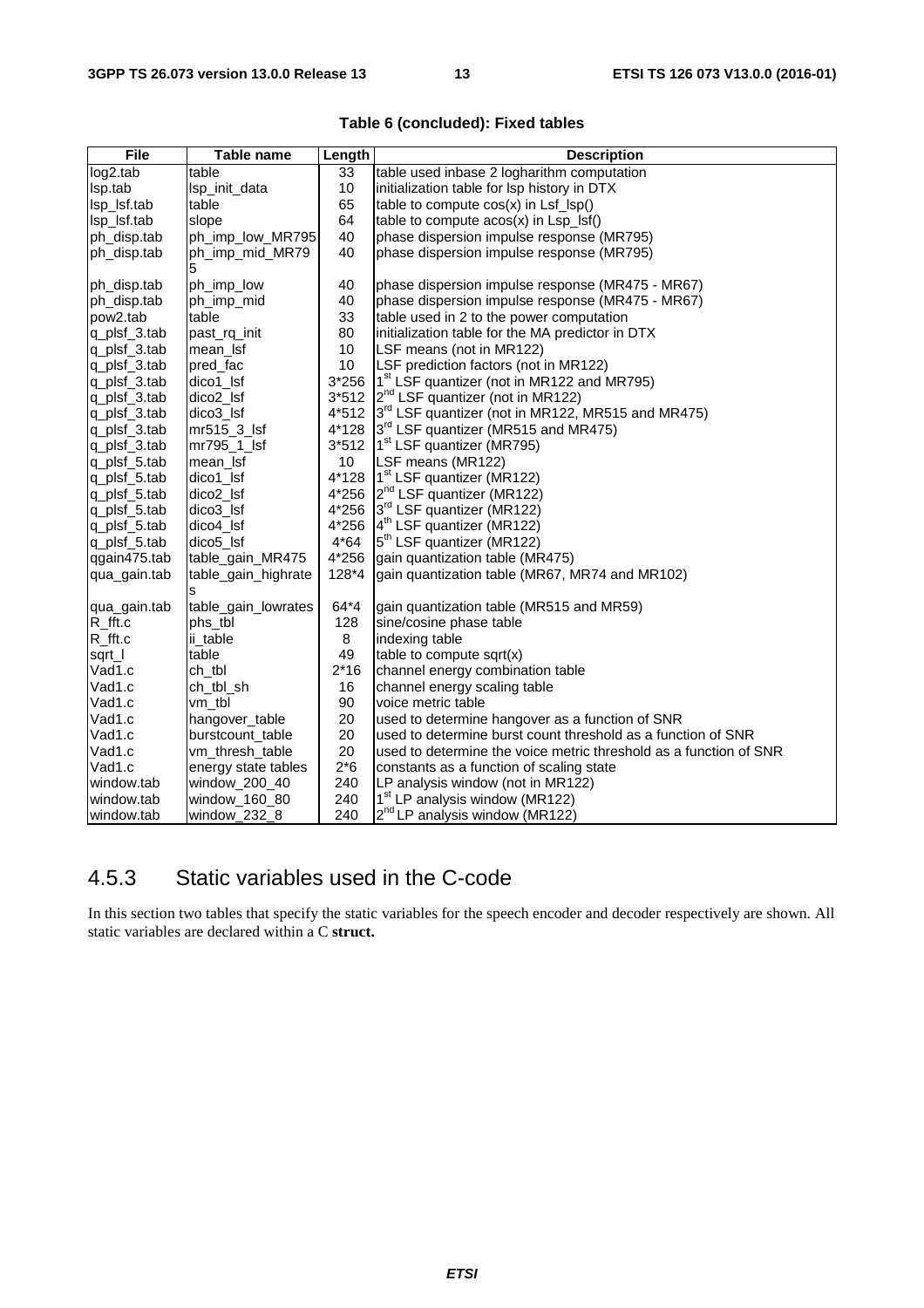| <b>Struct name</b> | Variable           | Type[Length]           | <b>Description</b>                                                                  |
|--------------------|--------------------|------------------------|-------------------------------------------------------------------------------------|
| Speech_Encode_     | cod_amr_state      | cod_amrState           | see below in this table                                                             |
| FrameState         |                    |                        |                                                                                     |
|                    | pre_state          | Pre_ProcessState       | see below in this table                                                             |
|                    | dtx                | Flag                   | Is set if DTX functionality is used                                                 |
|                    | complexityCounter  | int                    | Used for wMOPS counting                                                             |
| Pre_ProcessState   | y2_hi              | Word16                 | filter state, upper word                                                            |
|                    | $y2$ _lo           | Word16                 | filter state, lower word                                                            |
|                    | y1_hi              | Word16                 | filter state, upper word                                                            |
|                    | y1_lo              | Word16                 | filter state, lower word                                                            |
|                    | x <sub>0</sub>     | Word16                 | filter state                                                                        |
|                    | x1                 | Word16                 | filter state                                                                        |
| cod_amrState       | old_speech         | Word16[320]            | speech buffer                                                                       |
|                    | speech             | Word16*                | pointer to current frame in old_speech                                              |
|                    | p window           | Word16*                | pointer to LPC analysis window in old_speech                                        |
|                    | p_window_12k2      | Word16*                | pointer to LPC analysis window with no lookahead                                    |
|                    |                    |                        | in old_speech (MR122)                                                               |
|                    | new_speech         | Word16*                | pointer to the last 160 speech samples in                                           |
|                    |                    |                        | old_speech                                                                          |
|                    | old_wsp            | Word16[303]            | buffer holding spectral weighted speech                                             |
|                    | wsp                | Word16*                | pointer to the current frame in old_wsp                                             |
|                    | old_lags           | Word16[5]              | open loop LTP states                                                                |
|                    | ol_gain_flg        | Word16[2]              | enables open loop pitch lag weighting (MR102)                                       |
|                    | old_exc            | Word16[314]<br>Word16* | excitation vector<br>current excitation                                             |
|                    | exc<br>ai zero     | Word16[51]             | history of weighted synth. filter followed by zero                                  |
|                    |                    |                        | vector                                                                              |
|                    | zero               | Word16*                | zero vector                                                                         |
|                    | h1                 | Word16*                | impulse response of weighted synthesis filter                                       |
|                    | hvec               | Word16[80]             | zero vector followed by impulse response                                            |
|                    | <b>lpcSt</b>       | IpcState               | see below in this table                                                             |
|                    | <b>IspSt</b>       | IspState               | see below in this table                                                             |
|                    | clLtpSt            | clLtpState             | see below in this table                                                             |
|                    | gainQuantSt        | gainQuantState         | see below in this table                                                             |
|                    | pitchOLWghtSt      | pitchOLWghtState       | see below in this table                                                             |
|                    | tonStabSt          | tonStabState           | see below in this table                                                             |
|                    | vadSt              | vadState1              | see below in this table                                                             |
|                    | vadSt              | vadState2              | see below in this table                                                             |
|                    | dtx                | Flag                   | is set if DTX functionality is used                                                 |
|                    | dtx encSt          | dtx_encState           | see below in this table                                                             |
|                    | mem_syn            | Word16[10]             | synthesis filter memory                                                             |
|                    | mem_w0             | Word16[10]             | weighting filter memory (applied to error signal)                                   |
|                    | mem_w              | Word16[10]             | weighting filter memory (applied to input signal)                                   |
|                    | mem_err            | Word16[50]             | filter memory for production of error vector                                        |
|                    | error              | Word16*                | error signal (input minus synthesized speech)                                       |
|                    | sharp              | Word16                 | pitch sharpening gain                                                               |
| vadState1          | bckr_est           | Word16[9]              | background noise estimate                                                           |
|                    | ave_level          | Word16[9]              | averaged input components for stationary                                            |
|                    |                    |                        | estimation                                                                          |
|                    | old level          | Word16[9]              | input levels of the previous frame<br>input levels calculated at the end of a frame |
|                    | sub_level          | Word16[9]              | (lookahead)                                                                         |
|                    | a data5            | Word16[6]              | memory for the filter bank                                                          |
|                    | a data3            | Word16[5]              | memory for the filter bank                                                          |
|                    | burst_count        | Word16                 | counts length of a speech burst                                                     |
|                    | hang_count         | Word16                 | hangover counter                                                                    |
|                    |                    |                        |                                                                                     |
|                    | stat_count         | Word16                 | stationary counter                                                                  |
|                    | vadreg             | Word16                 | 15 flags for intermediate VAD decisions                                             |
|                    | pitch              | Word16                 | 15 flags for pitch detection                                                        |
|                    | tone               | Word16                 | 15 flags for tone detection                                                         |
|                    | complex_high       | Word16                 | flags for complex detection                                                         |
|                    | complex_low        | Word16                 | flags for complex detection                                                         |
|                    | oldlag_count       | Word16                 | variables for pitch detection                                                       |
|                    | oldlag             | Word16                 | variables for pitch detection                                                       |
|                    | complex_hang_count | Word16                 | complex hangover counter, used by VAD                                               |

| Table 7: Speech encoder static variables |  |  |  |
|------------------------------------------|--|--|--|
|------------------------------------------|--|--|--|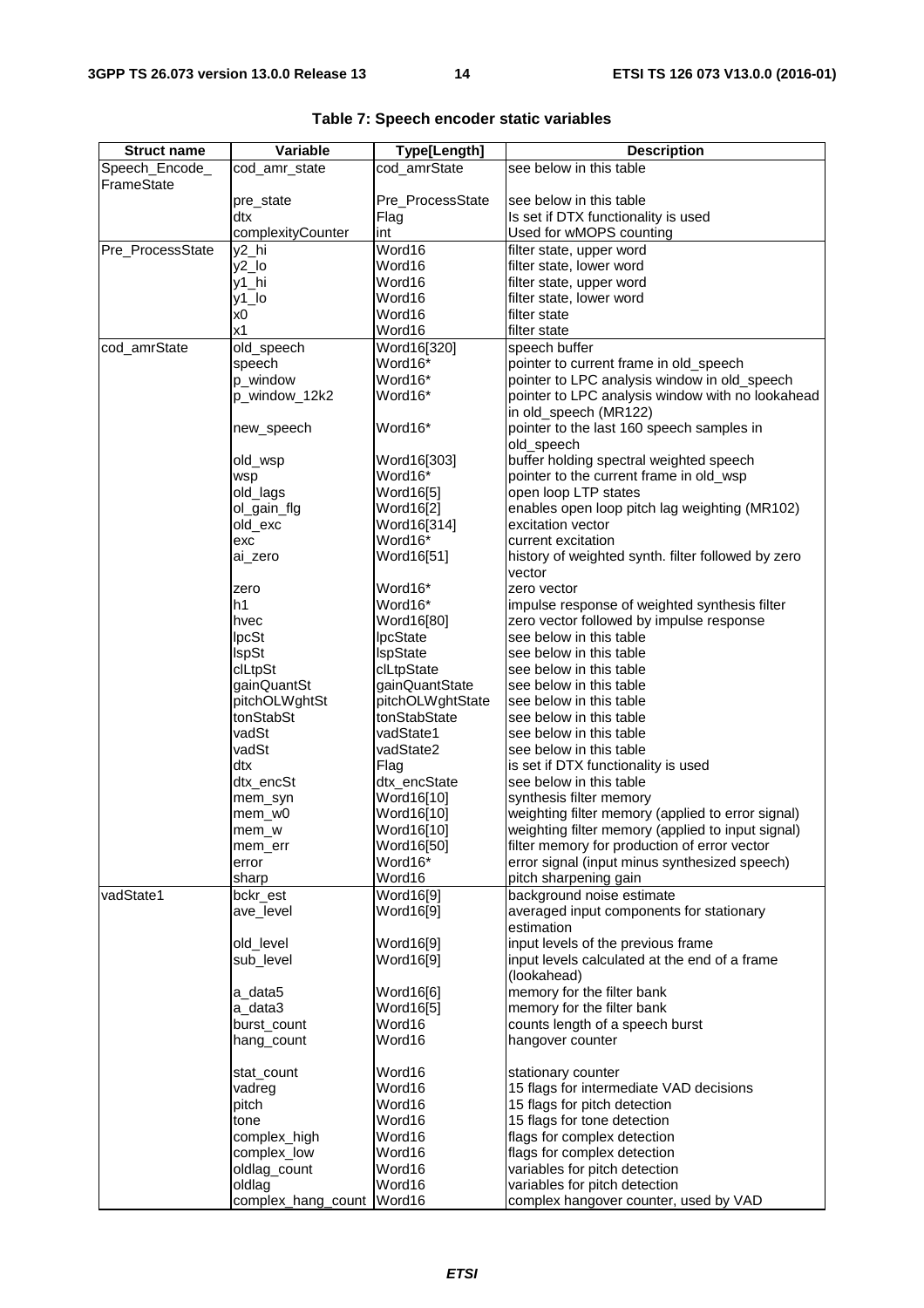| <b>Struct name</b> | Variable            | Type[Length]   | <b>Description</b>                                 |
|--------------------|---------------------|----------------|----------------------------------------------------|
|                    | complex_hang_timer  | Word16         | hangover initiator, used by CAD                    |
|                    |                     |                |                                                    |
|                    | best_corr_hp        | Word16         | filtered value                                     |
|                    | speech_vad_decision | Word16         | final decision                                     |
|                    | complex_warning     | Word16         | complex background warning                         |
|                    | sp_burst_count      | Word16         | counts length of a speech burst incl HO addition   |
|                    | corr_hp_fast        | Word16         | filtered value                                     |
| vadState2          | pre_emp_mem         | Word16         | input pre-emphasis memory                          |
|                    | update_cnt          | Word16         | noise update counter                               |
|                    | hyster_cnt          | Word16         | hysteresis counter                                 |
|                    | last_update_cnt     | Word16         | noise update counter value for last frame          |
|                    | ch_enrg_long_db     | Word16[16]     | long term channel energy in dB                     |
|                    | Lframe_cnt          | Word32         | 10 ms frame counter                                |
|                    | Lch_enrg            | Word32[16]     | channel energy estimate                            |
|                    | Lch_noise           | Word32[16]     | channel noise estimate                             |
|                    | last_normb_shift    | Word16         | block shift factor for last frame, used for        |
|                    |                     |                | pre_emp_mem                                        |
|                    | tsnr                | Word16         | total estimated peak SNR in dB                     |
|                    | hangover            | Word16         | VAD hangover                                       |
|                    | burstcount          | Word16         | number of consecutive voice active frames          |
|                    | fupdate_flag        | Word16         | A flag to control a forced update of the noise     |
|                    |                     |                | estimate                                           |
|                    | negSNRvar           | Word16         | <b>SNR</b> variability                             |
|                    | negSNRbias          | Word16         | sensitivity bias                                   |
|                    | shift_state         | Word16         | indicates scaling state of channel energy estimate |
|                    | L_R <sub>0</sub>    | Word32         | LTP energy                                         |
|                    | L_Rmax              | Word32         | LTP max correlation                                |
|                    | LTP_flag            | Flag           | set when open loop pitch prediction gain >         |
|                    |                     |                | threshold                                          |
| dtx_encState       | Isp_hist            | Word16[80]     | LSP history (8 frames)                             |
|                    | log_en_hist         | Word16[8]      | logarithmic frame energy history (8 frames)        |
|                    | hist_ptr            | Word16         | pointer to the cyclic history vectors              |
|                    | log_en_index        | Word16         | Index for logarithmic energy                       |
|                    |                     |                |                                                    |
|                    | init_lsf_vq_index   | Word16         | initial index for lsf predictor                    |
|                    | Isp_index           | Word16[3]      | Isp indecies to the three code books               |
|                    | dtxHangoverCount    | Word16         | is decreased in DTX hangover period                |
|                    | decAnaElapsedCount  | Word16         | counter for elapsed speech frames in DTX           |
| IpcState           | LevinsonSt          | LevinsonState  | see below                                          |
| LevinsonState      | old_A               | Word16[11]     | last frames direct form coefficients               |
| <b>IspState</b>    | Isp_old             | Word16[10]     | old LSP vector                                     |
|                    | lsp_old_q           | Word16[10]     | old quantized LSP vector                           |
|                    | qSt                 | Q_plsfState    | see below in this table                            |
| Q_plsfState        | past_rq             | Word16[10]     | past quantized LSF prediction error                |
| clLtpState         | pitchSt             | Pitch_frState  | see below in this table                            |
| tonStabState       | count               | Word16         | count consecutive (potential) resonance frames     |
|                    | gp                  | Word16[7]      | pitch gain history                                 |
| Pitch_frState      | T0_prev_subframe    | Word16         | integer. pitch lag of previous subframe            |
| gainQuantState     | sf0_exp_gcode0      | Word16         | subframe 0/2 codebook gain exponent                |
|                    | sf0_frac_gcode0     | Word16         | subframe 0/2 codebook gain fraction                |
|                    | sf0_exp_target_en   | Word16         | subframe 0/2 target energy exponent                |
|                    | sf0_frac_target_en  | Word16         | subframe 0/2 target energy fraction                |
|                    | sf0_exp_coeff       | Word16[5]      | subframe 0/2 energy coefficient exponents          |
|                    | sf0_frac_coeff      | Word16[5]      | subframe 0/2 energy coefficient fractions          |
|                    | gain_idx_ptr        | Word16*        | pointer to gain index value in parameter frame     |
|                    | gc_predSt           | gc_predState   | see below in this table                            |
|                    | gc_predUncSt        | gc_predState   | see below in this table                            |
|                    | adaptSt             | GainAdaptState | see below in this table                            |
| gc_predState       | past_qua_en         | Word16[4]      | MA predictor memory (20*log10(pred. error))        |
|                    | past_qua_en_MR122   | Word16[4]      | MA predictor memory, 12.2 style (log2(pred.        |
|                    |                     |                | error))                                            |
| GainAdaptState     | onset               | Word16         | onset counter                                      |
|                    | prev_alpha          | Word16         | previous adaptor output                            |
|                    | prev_gc             | Word16         | previous codebook gain                             |
|                    | ltpg_mem            | Word16[5]      | pitch gain history                                 |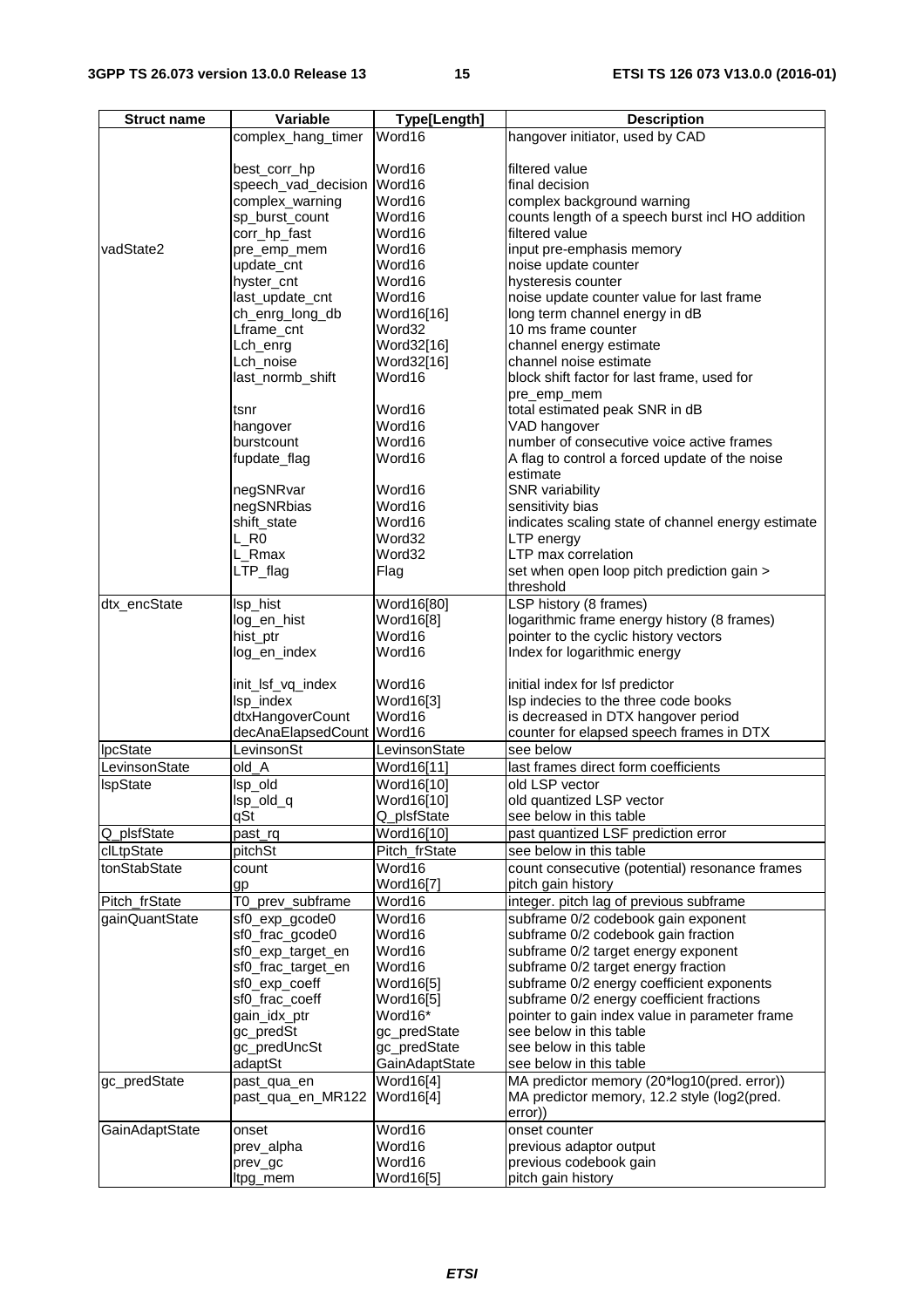| <b>Struct name</b> | Variable    | Type[Length] | <b>Description</b>                               |
|--------------------|-------------|--------------|--------------------------------------------------|
| pitchOLWghtState   | lold T0 med | Word16       | weighted open loop pitch lag                     |
|                    | lada w      | Word16       | weigthing level depeding on open loop pitch gain |
|                    | wght flg    | Word16       | switches lag weighting on and off                |

#### **Table 8: Speech decoder static variables**

| <b>Struct name</b> | Variable              | Type[Length]       | <b>Description</b>                            |
|--------------------|-----------------------|--------------------|-----------------------------------------------|
| Speech_Decode_Fram | decoder_amrState      | Decoder_amrState   | see below in this table                       |
| eState             |                       |                    |                                               |
|                    | post_state            | Post_FilterState   | see below in this table                       |
|                    | postHP_state          | Post ProcessState  | see below in this table                       |
|                    |                       |                    |                                               |
|                    | ComplexityCounter     | int                | Used for wMOPS counting                       |
| Decoder_amrState   | old_exc               | Word16[194]        | excitation vector                             |
|                    | exc                   | Word16*            | current excitation                            |
|                    | Isp_old               | Word16[10]         | LSP vector of previous frame                  |
|                    | mem_syn               | Word16[10]         | synthesis filter memory                       |
|                    | sharp                 | Word16             | pitch sharpening gain                         |
|                    | old_T0                | Word16             | pitch sharpening lag                          |
|                    | prev_bf               | Word16             | previous value of "bad frame" flag            |
|                    |                       |                    |                                               |
|                    | prev_pdf              | Word16             | previous value of "pot. dangerous frame" flag |
|                    | state                 | Word16             | ECU state (06)                                |
|                    | excEnergyHist         | Word16[9]          | excitation energy history                     |
|                    | T0_lagBuff            | Word16             | received pitch lag for ECU                    |
|                    | inBackgroundNoise     | Word16             | background noise flag                         |
|                    | voicedHangover        | Word16             | hangover flag                                 |
|                    | <b>ItpGainHistory</b> | Word16[9]          | pitch gain history                            |
|                    | background_state      | Bgn_scdState       | see below in this table                       |
|                    | Cb_gain_averState     |                    | Cb_gain_averageStat  see below in this table  |
|                    |                       | е                  |                                               |
|                    | lsp_avg_st            | lsp_avgState       | see below in this table                       |
|                    | <b>IsfState</b>       | D_plsfState        | see below in this table                       |
|                    | ec_gain_p_st          | ec_gain_pitchState | see below in this table                       |
|                    | ec_gain_c_st          | ec_gain_codeState  | see below in this table                       |
|                    | pred_state            | gc_predState       | see table 7                                   |
|                    | nodataSeed            | Word16             | seed for CN generator                         |
|                    | ph_disp_st            | ph_dispState       | see below in this table                       |
|                    | dtxDecoderState       | dtx_decState       | see below in this table                       |
| dtx_decState       | since last sid        | Word16             | number of frames since last SID frame         |
|                    | true_sid_period_inv   | Word16             | inverse of true SID update rate               |
|                    | log_en                | Word16             | logarithmic frame energy                      |
|                    | old_log_en            | Word16             | previous value of log_en                      |
|                    | L_pn_seed_rx          | Word32             | random number generator seed                  |
|                    | <b>Isp</b>            | Word16[10]         | <b>LSP</b> vector                             |
|                    | Isp_old               | Word16[10]         | previous LSP vector                           |
|                    | lsf_hist              | Word16[80]         | LSF vector history (8 frames)                 |
|                    | lsf_hist_ptr          | Word16             | index to beginning of LSF history             |
|                    | Isf hist mean         | Word16[80]         | mean-removed LSF history (8 frames)           |
|                    | log_pg_mean           | Word16             | mean-removed logarithmic prediction gain      |
|                    | log_en_hist           | Word16[8]          | logarithmic frame energy history              |
|                    | log_en_hist_ptr       | Word16             | index to beginning of log, frame energy       |
|                    |                       |                    | history                                       |
|                    | log_en_adjust         | Word16             | mode-dependent frame energy adjustment        |
|                    | dtxHangoverCount      | Word16             | counts down in hangover period                |
|                    | decAnaElapsedCount    | Word16             | counts elapsed speech frames after DTX        |
|                    | sid_frame             | Word16             | flags SID frames                              |
|                    | valid_data            | Word16             | flags SID frames containing valid data        |
|                    | dtxHangoverAdded      | Word16             | flags hangover period at end of speech        |
|                    | dtxGlobalState        | enum DTXStateType  | DTX state flags                               |
|                    | data_updated          | Word16             | flags CNI updates                             |
| Bgn_scdState       | frameEnergyHist       | Word16[60]         | history of synthesis frame energy             |
|                    | bgHangover            | Word16             | number of frames since last speech frame      |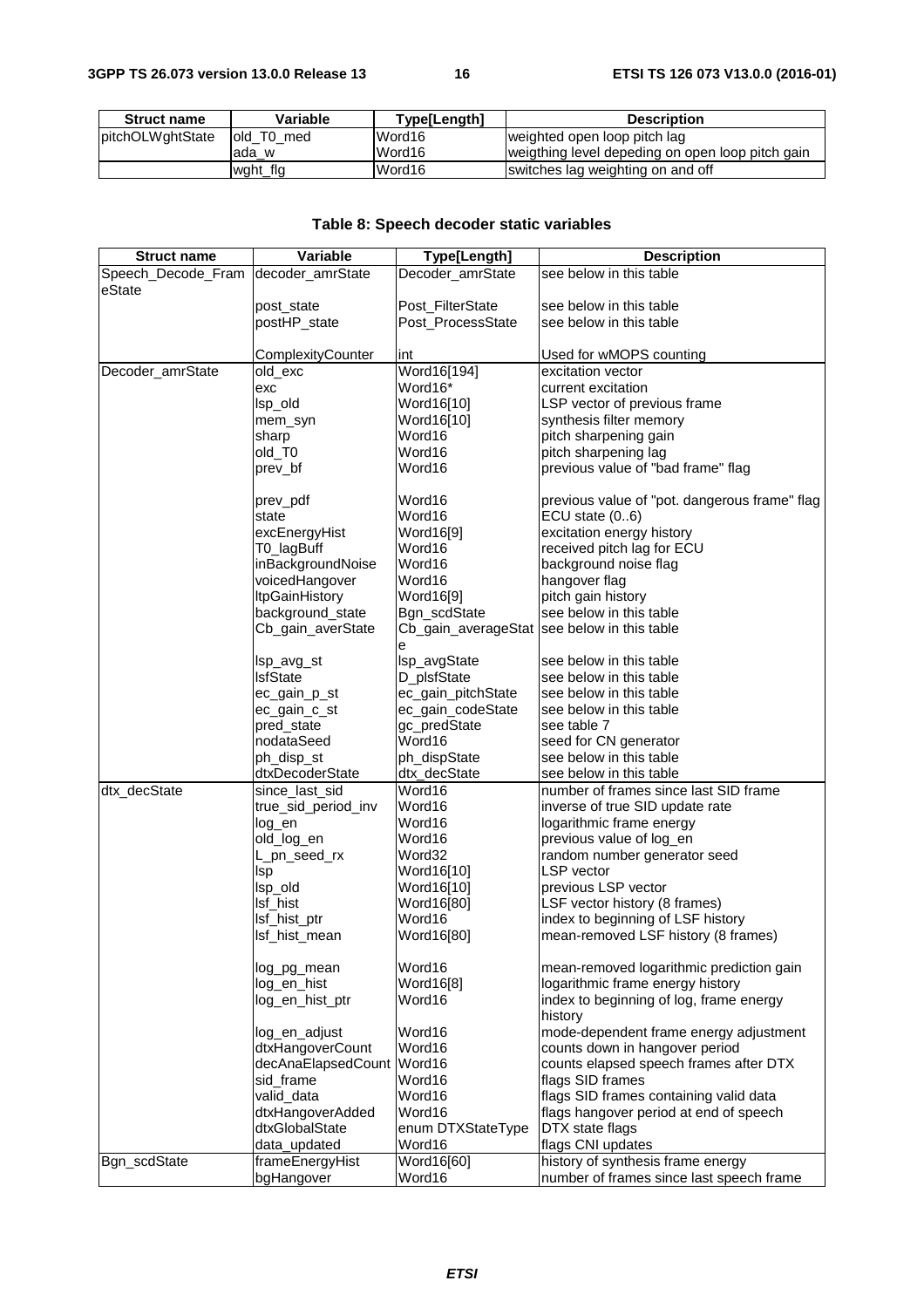| <b>Struct name</b>   | Variable         | Type[Length]     | <b>Description</b>                       |
|----------------------|------------------|------------------|------------------------------------------|
| Cb_gain_averageState | cbGainHistory    | Word16[7]        | codebook gain history                    |
|                      | hangVar          | Word16           | counts length of talkspurt in subframes  |
|                      | hangCount        | Word16           | number of subframes since last talkspurt |
| Isp_avgState         | Isp_meanSave     | Word16[10]       | averaged LSP vector                      |
| D plsfState          | past r q         | Word16[10]       | past quantized LSF prediction vector     |
|                      | past_lsf_q       | Word16[10]       | past dequantized LSF vector              |
| ec_gain_pitchState   | pbuf             | Word16[5]        | pitch gain history                       |
|                      | past gain pit    | Word16           | previous pitch gain (limited to 1.0)     |
|                      | prev_gp          | Word16           | previous good pitch gain                 |
| ec_gain_codeState    | gbuf             | Word16[5]        | codebook gain history                    |
|                      | past gain code   | Word16           | previous codebook gain                   |
|                      | prev_gc          | Word16           | previous good codebook gain              |
| ph_dispState         | gainMem          | Word16[5]        | pitch gain history                       |
|                      | prevState        | Word16           | previously used impulse response         |
|                      | prevCbGain       | Word16           | previous codebook gain                   |
|                      | lockFull         | Word16           | force maximum phase dispersion           |
|                      | onset            | Word16           | onset counter                            |
| Post FilterState     | res <sub>2</sub> | Word16[40]       | LP residual                              |
|                      | mem_syn_pst      | Word16[10]       | synthesis filter memory                  |
|                      | synth_buf        | Word16[170]      | synthesis filter work area               |
|                      | agc_state        | agcState         | see below in this table                  |
|                      | preemph_state    | preemphasisState | see below in this table                  |
| agcState             | past_gain        | Word16           | past agc gain                            |
| preemphasisState     | mem pre          | Word16           | filter state                             |
| Post_ProcessState    | y2_hi            | Word16           | filter state, upper word                 |
|                      | $y2$ _lo         | Word16           | filter state, lower word                 |
|                      | v1 hi            | Word16           | filter state, upper word                 |
|                      | y1_lo            | Word16           | filter state, lower word                 |
|                      | x <sub>0</sub>   | Word16           | filter state                             |
|                      | x1               | Word16           | filter state                             |

# 5 Homing procedure

The principles of the homing procedures are described in [2]. This specification only includes a detailed description of the 8 decoder homing frames. For each AMR codec mode, the corresponding decoder homing frame has a fixed set of speech parameters shown in table 9a-9h. The bit allocation within these parameters is identical to the corresponding bit allocation of the source encoder output parameters given in [2].

In the following tables, the following naming convention is used for the individual parameters. Letters in *italics* indicate numbers.

| $LPC$ <i>n</i>          | index of <i>n</i> th LSF submatrix.                                                                                    |
|-------------------------|------------------------------------------------------------------------------------------------------------------------|
| $LTP-LAGm$              | adaptive codebook index for subframe <i>m</i> .                                                                        |
| $LTP-GAIN$ <i>m</i>     | adaptive codebook gain index in subframe $m$ .                                                                         |
| $FCB-GAIN$ <i>m</i>     | fixed codebook gain index in subframe m.                                                                               |
| GAIN VO $m$             | codebook gain VQ index in subframe $m$ (subframe $m$ and $m+1$ for MR475).                                             |
| POS $m$ $n$             | position index of <i>n</i> th pulse in subframe m.                                                                     |
| POS $m \, n \, k$       | position index of <i>n</i> th and <i>k</i> th pulse in subframe <i>m</i> .                                             |
| $POS\ m\ n\ k\ l\ j$    | position index of <i>n</i> th, <i>kth</i> , <i>lth</i> , and <i>jth</i> pulse in subframe <i>m</i> .                   |
| $SIGN$ $m_n_k$          | sign information for $n$ th and $k$ th pulse in subframe $m$ .                                                         |
| $SIGN$ <i>m n k l j</i> | sign information for $n$ th, $k$ th, $l$ th, and $j$ th pulse in subframe $m$ .                                        |
| $SIGN_{m,n-k}POS_{m,n}$ | sign information for <i>n</i> th and <i>k</i> th pulse and position index for <i>n</i> th pulse in subframe <i>m</i> . |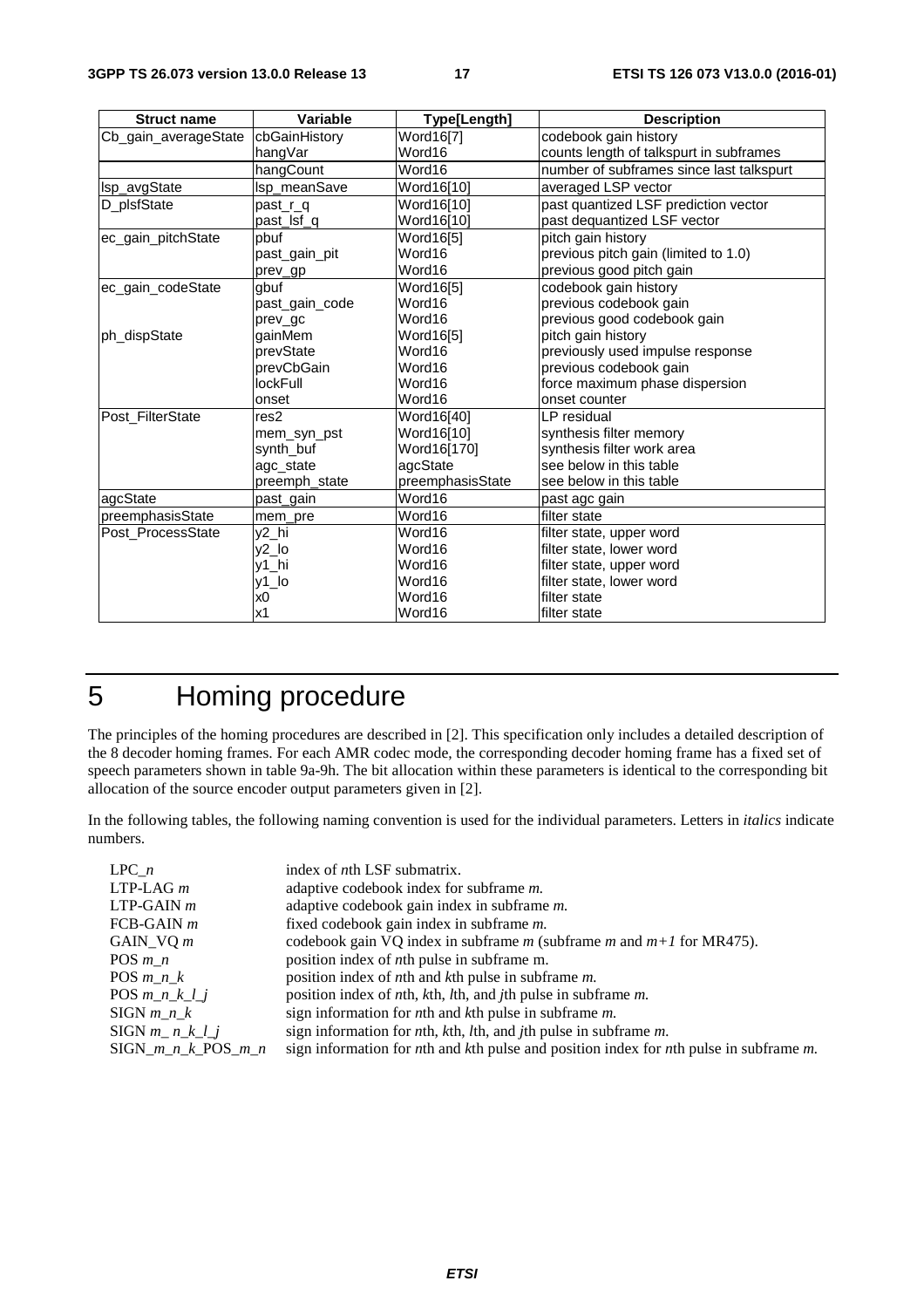| Parameter            | Value (LSB=b0) |
|----------------------|----------------|
| LPC 1                | 0x00F8         |
| LPC <sub>2</sub>     | 0x009D         |
| LPC 3                | 0x001C         |
| LTP-LAG 1            | 0x0066         |
| POS 1 1 2            | 0x0000         |
| SIGN 1 1 2           | 0x0003         |
| GAIN-VQ 1            | 0x0028         |
| LTP-LAG <sub>2</sub> | 0x000F         |
| POS 2 1 2            | 0x0038         |
| SIGN 2 1 2           | 0x0001         |
| LTP-LAG 3            | 0x000F         |
| POS 3 1 2            | 0x0031         |
| SIGN 3 1 2           | 0x0002         |
| GAIN-VQ 3            | 0x0008         |
| LTP-LAG 4            | 0x000F         |
| POS 4 1 2            | 0x0026         |
| SIGN 4 1 2           | 0x0003         |

**Table 9a: Parameter values for the decoder homing frame (MR475)** 

**Table 9b: Parameter values for the decoder homing frame (MR515)** 

| Parameter            | Value (LSB=b0) |
|----------------------|----------------|
| LPC 1                | 0x00F8         |
| LPC <sub>2</sub>     | 0x009D         |
| LPC 3                | 0x001C         |
| LTP-LAG 1            | 0x0066         |
| POS 1 1 2            | 0x0000         |
| SIGN 112             | 0x0003         |
| GAIN-VO 1            | 0x0037         |
| LTP-LAG <sub>2</sub> | 0x000F         |
| POS 2 1 2            | 0x0000         |
| SIGN 212             | 0x0003         |
| GAIN-VQ 2            | 0x0005         |
| LTP-LAG3             | 0x000F         |
| POS 3 1 2            | 0x0037         |
| SIGN 312             | 0x0003         |
| GAIN-VQ 3            | 0x0037         |
| LTP-LAG 4            | 0x000F         |
| POS 4 1 2            | 0x0023         |
| SIGN 4 1 2           | 0x0003         |
| GAIN-VQ 4            | 0x001F         |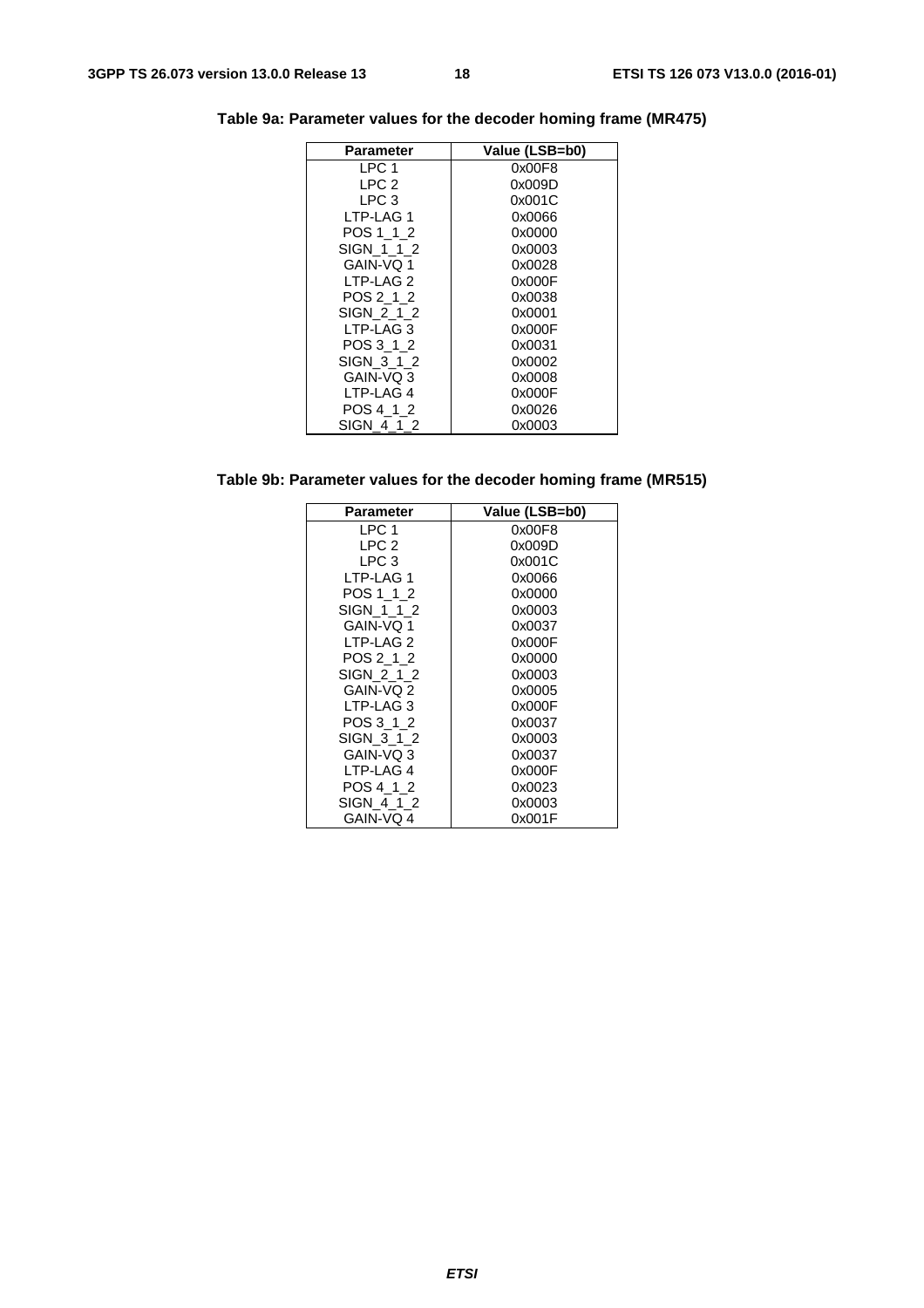| <b>Parameter</b> | Value (LSB=b0) |
|------------------|----------------|
| LPC 1            | 0x00F8         |
| LPC <sub>2</sub> | 0x00E3         |
| LPC 3            | 0x002F         |
| LTP-LAG 1        | 0x00BD         |
| POS 1 1 2        | 0x0000         |
| SIGN 1 1 2       | 0x0003         |
| GAIN-VO 1        | 0x0037         |
| LTP-LAG 2        | 0x000F         |
| POS 2 1 2        | 0x0001         |
| SIGN 212         | 0x0003         |
| GAIN-VQ 2        | 0x000F         |
| LTP-LAG 3        | 0x0060         |
| POS 3 1 2        | 0x00F9         |
| SIGN 3 1 2       | 0x0003         |
| GAIN-VQ 3        | 0x0037         |
| LTP-LAG 4        | 0x000F         |
| POS 4 1 2        | 0x0000         |
| SIGN 4 1 2       | 0x0003         |
| GAIN-VQ 4        | 0x0037         |

**Table 9c: Parameter values for the decoder homing frame (MR59)** 

#### **Table 9d: Parameter values for the decoder homing frame (MR67)**

| <b>Parameter</b> | Value (LSB=b0) |
|------------------|----------------|
| LPC 1            | 0x00F8         |
| LPC 2            | 0x00E3         |
| LPC 3            | 0x002F         |
| LTP-LAG 1        | 0x00BD         |
| POS 1 1 2 3      | 0x0002         |
| SIGN 1 1 2 3     | 0x0007         |
| GAIN-VQ 1        | 0x0000         |
| LTP-LAG 2        | 0x000F         |
| POS 2 1 2 3      | 0x0098         |
| SIGN 2 1 2 3     | 0x0007         |
| GAIN-VQ 2        | 0x0061         |
| LTP-LAG 3        | 0x0060         |
| POS 3 1 2 3      | 0x05C5         |
| SIGN 3 1 2 3     | 0x0007         |
| GAIN-VQ 3        | 0x0000         |
| LTP-LAG 4        | 0x000F         |
| POS 4 1 2 3      | 0x0318         |
| SIGN 4 1 2 3     | 0x0007         |
| GAIN-VQ 4        | 0x0000         |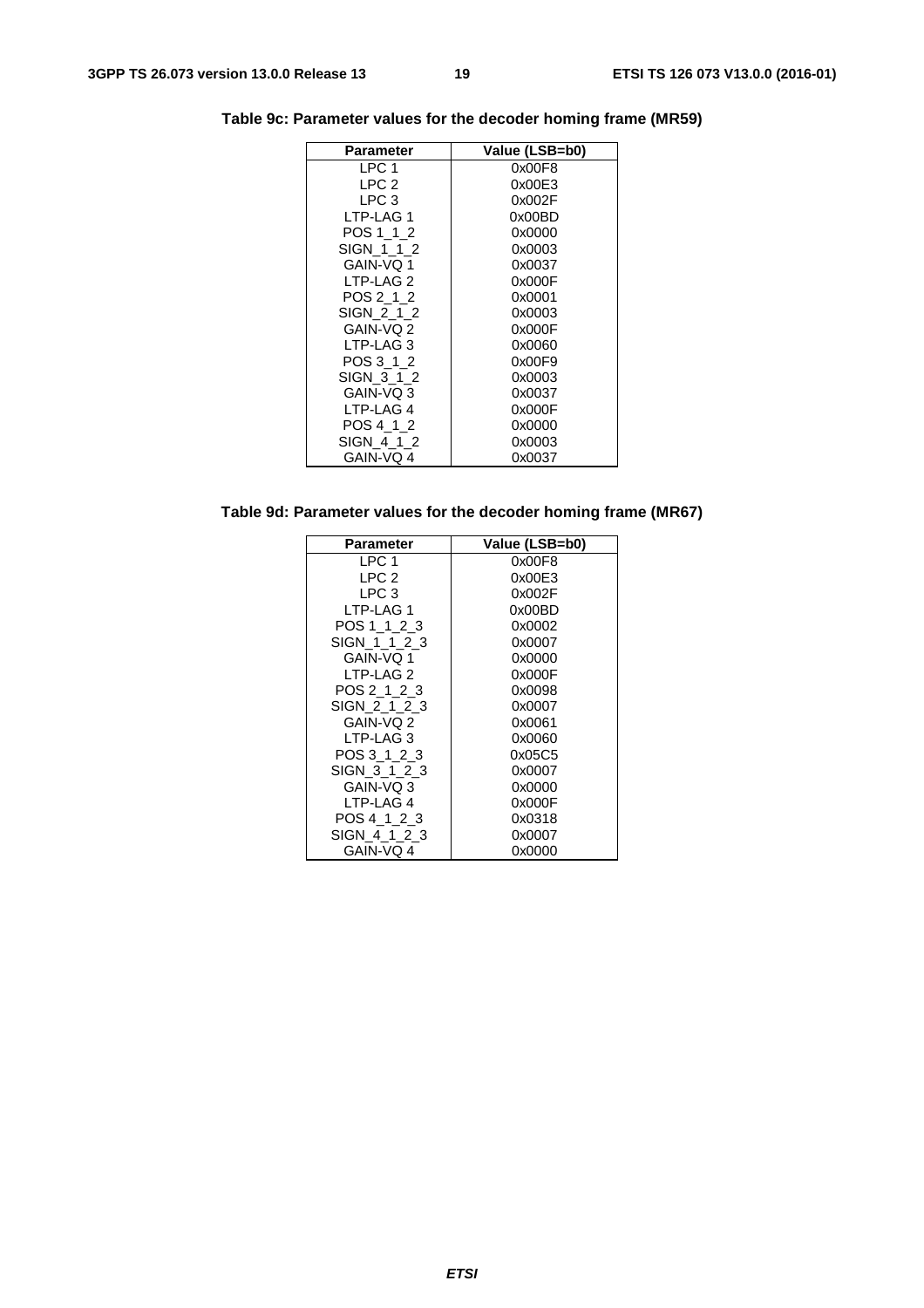| <b>Parameter</b> | Value (LSB=b0) |
|------------------|----------------|
| LPC 1            | 0x00F8         |
| LPC <sub>2</sub> | 0x00E3         |
| LPC 3            | 0x002F         |
| LTP-LAG 1        | 0x00BD         |
| POS 1 1 2 3 4    | 0x0006         |
| SIGN 1 1 2 3 4   | 0x000F         |
| GAIN-VO 1        | 0x0000         |
| LTP-LAG 2        | 0x001B         |
| POS 2 1 2 3 4    | 0x0208         |
| SIGN 2 1 2 3 4   | 0x000F         |
| GAIN-VQ 2        | 0x0062         |
| LTP-LAG 3        | 0x0060         |
| POS 3 1 2 3 4    | 0x1BA6         |
| SIGN 3 1 2 3 4   | 0x000F         |
| GAIN-VQ 3        | 0x0000         |
| LTP-LAG 4        | 0x001B         |
| POS 4 1 2 3 4    | 0x0006         |
| SIGN 4 1 2 3 4   | 0x000F         |
| GAIN-VQ 4        | 0x0000         |

**Table 9e: Parameter values for the decoder homing frame (MR74)** 

#### **Table 9f: Parameter values for the decoder homing frame (MR795)**

| Parameter        | Value (LSB=b0) |
|------------------|----------------|
| LPC <sub>1</sub> | 0x00C2         |
| LPC <sub>2</sub> | 0x00E3         |
| LPC 3            | 0x002F         |
| LTP-LAG 1        | 0x00BD         |
| POS 1 1 2 3 4    | 0x0006         |
| SIGN 1 1 2 3 4   | 0x000F         |
| LTP-GAIN 1       | 0x000A         |
| FCB-GAIN 1       | 0x0000         |
| LTP-LAG 2        | 0x0039         |
| POS 2 1 2 3 4    | 0x1C08         |
| SIGN 2 1 2 3 4   | 0x0007         |
| LTP-GAIN 2       | 0x000A         |
| FCB-GAIN 2       | 0x000B         |
| LTP-LAG 3        | 0x0063         |
| POS 3 1 2 3 4    | 0x11A6         |
| SIGN 3 1 2 3 4   | 0x000F         |
| LTP-GAIN 3       | 0x0001         |
| FCB-GAIN 3       | 0x0000         |
| LTP-LAG 4        | 0x0039         |
| POS 4 1 2 3 4    | 0x09A0         |
| SIGN 4 1 2 3 4   | 0x000F         |
| LTP-GAIN 4       | 0x0002         |
| FCB-GAIN 4       | 0x0001         |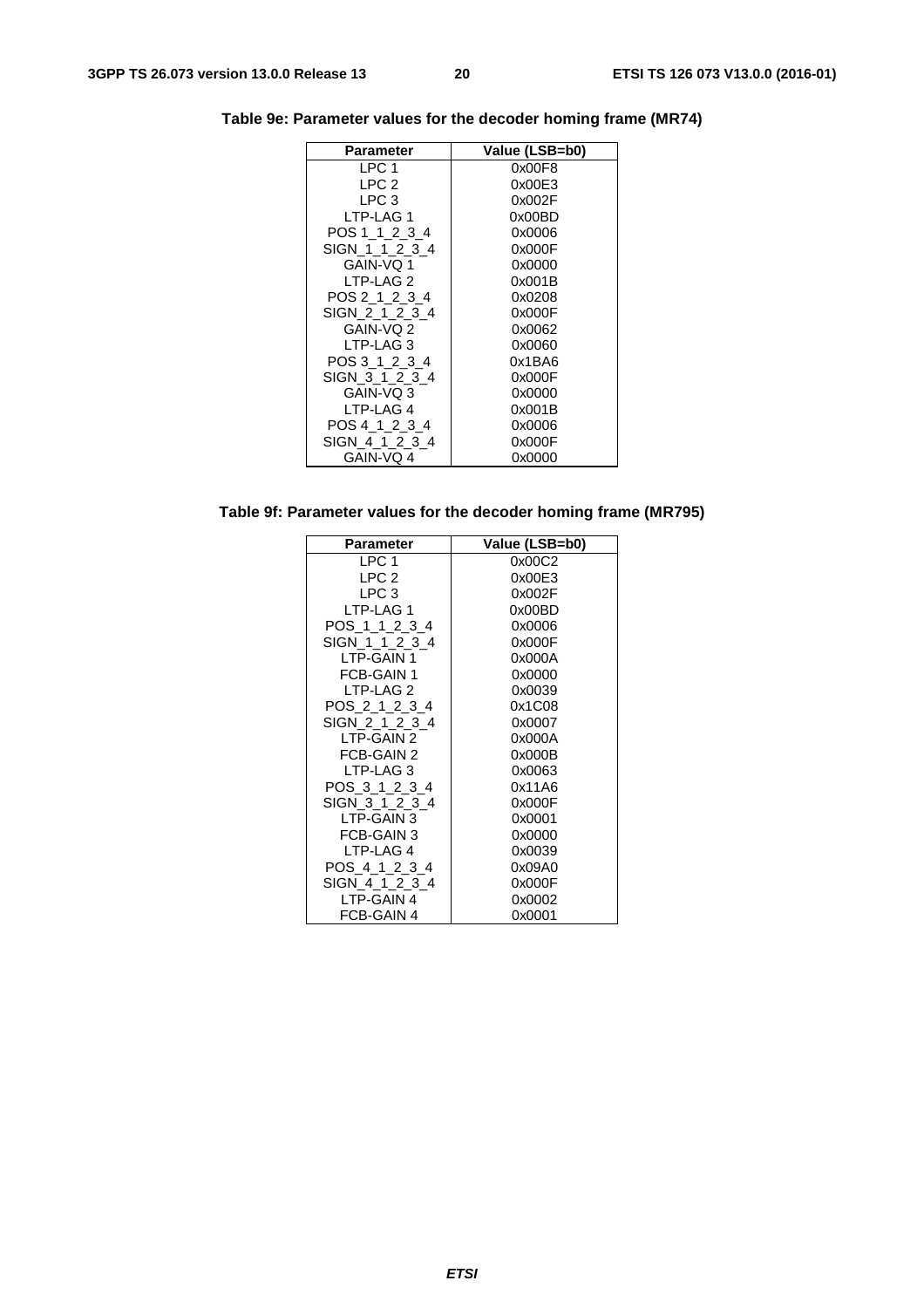| Parameter            | Value (LSB=b0) |
|----------------------|----------------|
| LPC <sub>1</sub>     | 0x00F8         |
| LPC <sub>2</sub>     | 0x00E3         |
| LPC <sub>3</sub>     | 0x002F         |
| LTP-LAG 1            | 0x0045         |
| SIGN_1_1_5           | 0x0000         |
| SIGN_1_2_6           | 0x0000         |
| SIGN 1 3 7           | 0x0000         |
| SIGN_1_4_8           | 0x0000         |
| POS 1 1 2 5          | 0x0000         |
| POS_1_3_6_7          | 0x0000         |
| POS_1_4_8            | 0x0000         |
| GAIN-VQ 1            | 0x0000         |
| LTP-LAG <sub>2</sub> | 0x001B         |
| SIGN 2 1 5           | 0x0000         |
| SIGN 2 2 6           | 0x0001         |
| SIGN 2 3 7           | 0x0000         |
| SIGN_2_4_8           | 0x0001         |
| POS_2_1_2_5          | 0x0326         |
| POS_2_3_6_7          | 0x00CE         |
| POS 2 4 8            | 0x007E         |
| GAIN-VQ 2            | 0x0051         |
| LTP-LAG 3            | 0x0062         |
| SIGN_3_1_5           | 0x0000         |
| SIGN_3_2_6           | 0x0000         |
| SIGN 3 3 7           | 0x0000         |
| SIGN_3_4_8           | 0x0000         |
| POS 3 1 2 5          | 0x015A         |
| POS 3 3 6 7          | 0x0359         |
| POS_3_4_8            | 0x0076         |
| GAIN-VQ_3            | 0x0000         |
| LTP-LAG 4            | 0x001B         |
| SIGN 4 1 5           | 0x0000         |
| SIGN 4 2 6           | 0x0000         |
| SIGN_4_3_7           | 0x0000         |
| SIGN 4 4 8           | 0x0000         |
| POS_4_1_2_5          | 0x017C         |
| POS_4_3_6_7          | 0x0215         |
| POS 4 4 8            | 0x0038         |
| GAIN-VQ 4            | 0x0030         |

**Table 9g: Parameter values for the decoder homing frame (MR102)**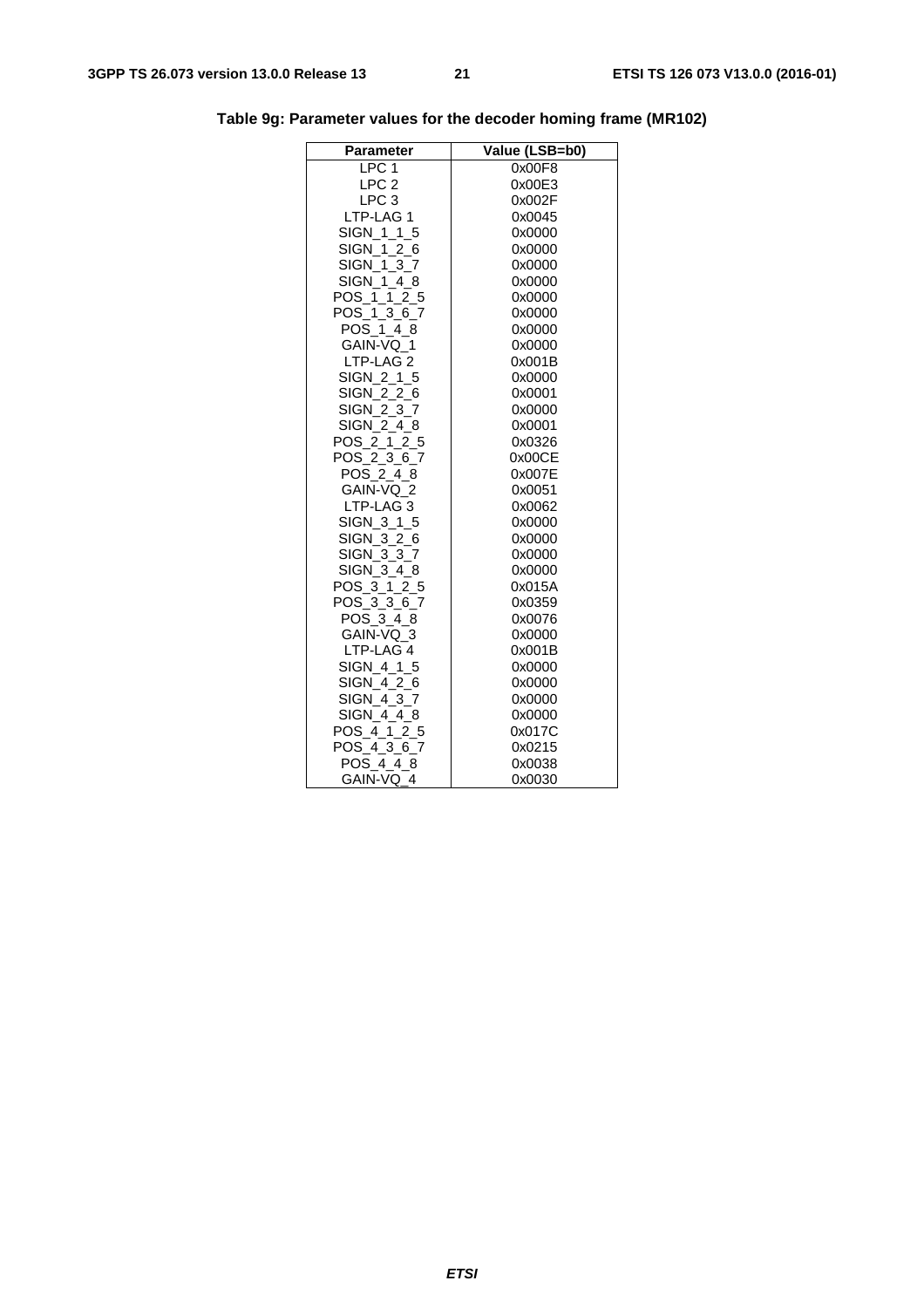| Parameter           | Value (LSB=b0) |
|---------------------|----------------|
| LPC1                | 0x0004         |
| LPC2                | 0x002A         |
| LPC3                | 0x00DB         |
| LPC4                | 0x0096         |
| LPC5                | 0x002A         |
| LTP-LAG 1           | 0x0156         |
| LTP-GAIN 1          | 0x000B         |
| SIGN_1_1_6_POS_1_1  | 0x0000         |
| SIGN 1 2 7 POS 1 2  | 0x0000         |
| SIGN_1_3_8_POS_1_3  | 0x0000         |
| SIGN 1 4 9 POS 1 4  | 0x0000         |
| SIGN_1_5_10_POS_1_5 | 0x0000         |
| POS 1_6             | 0x0000         |
| POS 1_7             | 0x0000         |
| POS 1_8             | 0x0000         |
| POS 1_9             | 0x0000         |
| POS 1_10            | 0x0000         |
| FCB-GAIN 1          | 0x0000         |
| LTP-LAG 2           | 0x0036         |
| LTP-GAIN 2          | 0x000B         |
| SIGN_2_1_6_POS_2_1  | 0x0000         |
| SIGN 2 2 7 POS 2 2  | 0x000F         |
| SIGN 2 3 8 POS 2 3  | 0x000E         |
| SIGN 2 4 9 POS 2 4  | 0x000C         |
| SIGN_2_5_10_POS_2_5 | 0x000D         |
| POS 2 6             | 0x0000         |
| POS 2_7             | 0x0001         |
| POS 2_8             | 0x0005         |
| POS 2_9             | 0x0007         |
| POS 2_10            | 0x0001         |
| FCB-GAIN 2          | 0x0008         |
| LTP-LAG 3           | 0x0024         |
| LTP-GAIN 3          | 0x0000         |
| SIGN 3 1 6 POS 3 1  | 0x0001         |
| SIGN_3_2_7_POS_3_2  | 0x0000         |
| SIGN_3_3_8_POS_3_3  | 0x0005         |
| SIGN 3 4 9 POS 3 4  | 0x0006         |
| SIGN_3_5_10_POS_3_5 | 0x0001         |
| POS 3_6             | 0x0002         |
| POS 3 7             | 0x0004         |
| POS 3_8             | 0x0007         |
| POS 3 9             | 0x0004         |
| POS 3_10            | 0x0002         |
| FCB-GAIN 3          | 0x0003         |
| LTP-LAG 4           | 0x0036         |
| LTP-GAIN 4          | 0x000B         |
| SIGN_4_1_6_POS_4_1  | 0x0000         |
| SIGN_4_2_7_POS_4_2  | 0x0002         |
| SIGN 4 3 8 POS 4 3  | 0x0004         |
| SIGN_4_4_9_POS_4_4  | 0x0000         |
| SIGN 4 5 10 POS 4 5 | 0x0003         |
| POS 4 6             | 0x0006         |
| POS 4_7             | 0x0001         |
| <b>POS 4 8</b>      | 0x0007         |
| POS 4_9             | 0x0006         |
| POS 4_10            | 0x0005         |
| FCB-GAIN 4          | 0x0000         |

**Table 9h: Parameter values for the decoder homing frame (MR122)**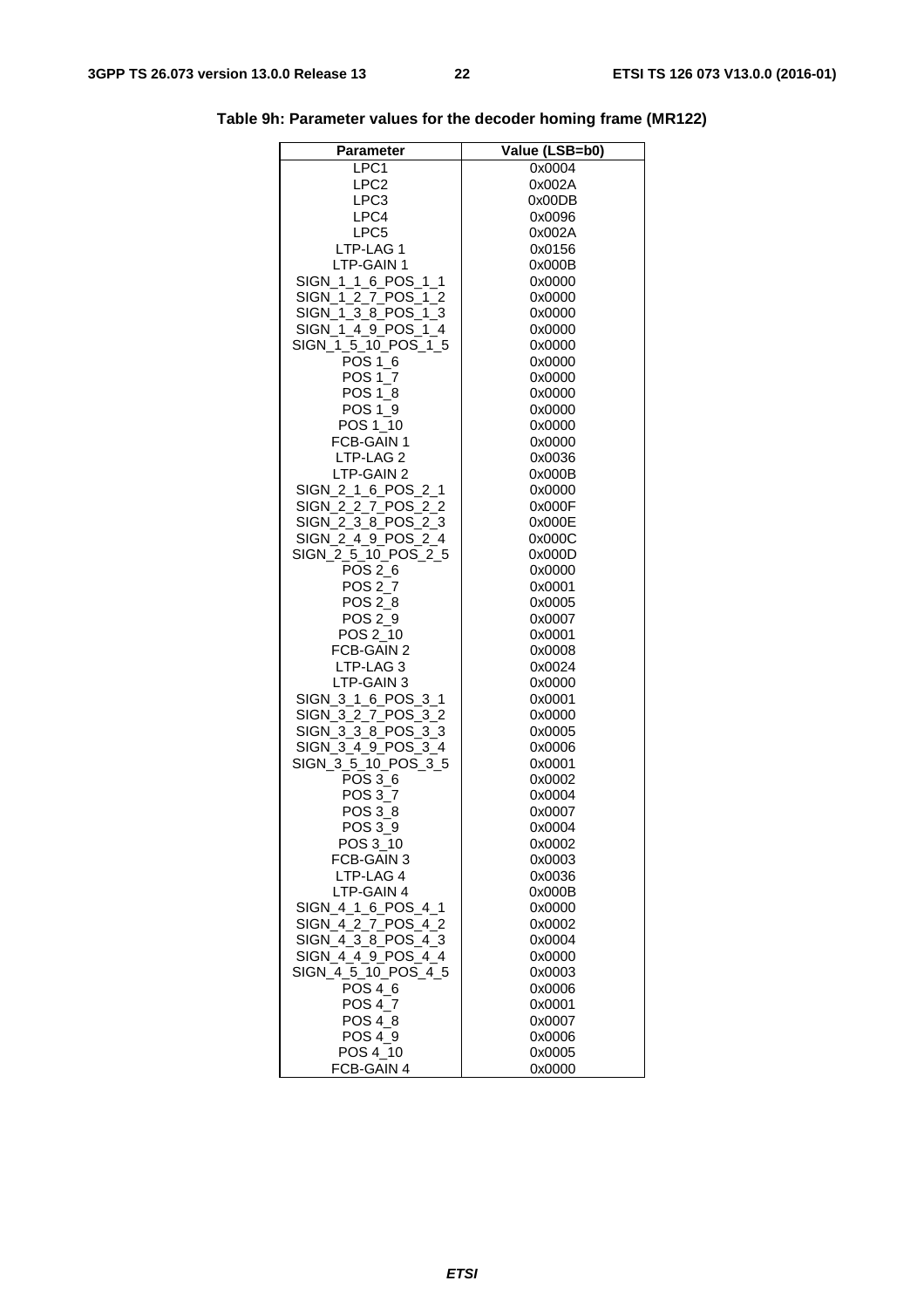# 6 File formats

This section describes the file formats used by the encoder and decoder programs. The test sequences defined in [1] also use the file formats described here.

### 6.1 Speech file (encoder input / decoder output)

Speech files read by the encoder and written by the decoder consist of 16-bit words where each word contains a 13-bit, left aligned speech sample. The byte order depends on the host architecture (e.g. MSByte first on SUN workstations, LSByte first on PCs etc.). Both the encoder and the decoder program process complete frames (of 160 samples) only.

This means that the encoder will only process *n* frames if the length of the input file is *n\*160 + k* words, while the files produced by the decoder will always have a length of *n\*160* words.

# 6.2 Mode control file (encoder input)

The encoder program can optionally read in a mode control file which specifies the encoding mode for each frame of speech processed. The file is a text file containing one line per speech frame. Each line contains one of the mode names from the list {MR475, MR515, MR59, MR67, MR74, MR795, MR102, MR122}.

# 6.3 Parameter bitstream file (encoder output / decoder input)

The files produced by the speech encoder/expected by the speech decoder contain an arbitrary number of frames in the following format.

| ם י<br>mт<br>٠MF<br>יידי<br>$\overline{\phantom{a}}$ | n.<br>□⊥ | ▵ | $\cdots$ | ⊿∆רי | INFC<br>MOI<br>7F.<br>$\overline{\phantom{a}}$ | $C \cap C$<br>$\cdots$<br>------- | $\cdots$ | 112177722<br>uiiu |
|------------------------------------------------------|----------|---|----------|------|------------------------------------------------|-----------------------------------|----------|-------------------|
|------------------------------------------------------|----------|---|----------|------|------------------------------------------------|-----------------------------------|----------|-------------------|

Each box corresponds to one Word16 value in the bitstream file, for a total of 250 words or 500 bytes per frame. The fields have the following meaning:

| FRAME TYPE | transmit frame type, which is one of |          |
|------------|--------------------------------------|----------|
|            | TX SPEECH                            | (0x0000) |
|            | TX SID FIRST                         | (0x0001) |
|            | TX SID UPDATE                        | (0x0002) |
|            | TX NO DATA                           | (0x0003) |

B0…B244 speech encoder parameter bits (i.e. the bitstream itself). Each B*x* either has the value 0x0000 or 0x0001. Only mode MR122 really uses all 244 bits; for the other modes, only the first *n* bits are used (35  $\leq$  n  $\leq$  204). The remaining bits are unused (written as 0x0000)

| MODE INFO |              | encoding mode information, which is one of |
|-----------|--------------|--------------------------------------------|
|           | MR475        | (0x0000)                                   |
|           | <b>MR515</b> | (0x0001)                                   |
|           | MR59         | (0x0002)                                   |
|           | MR67         | (0x0003)                                   |
|           | MR74         | (0x0004)                                   |
|           | MR795        | (0x0005)                                   |
|           | MR102        | (0x0006)                                   |
|           | MR122        | (0x0007)                                   |

*unused1…4* unused, written as 0x0000

As indicated in section 6.1 above, the byte order depends on the host architecture.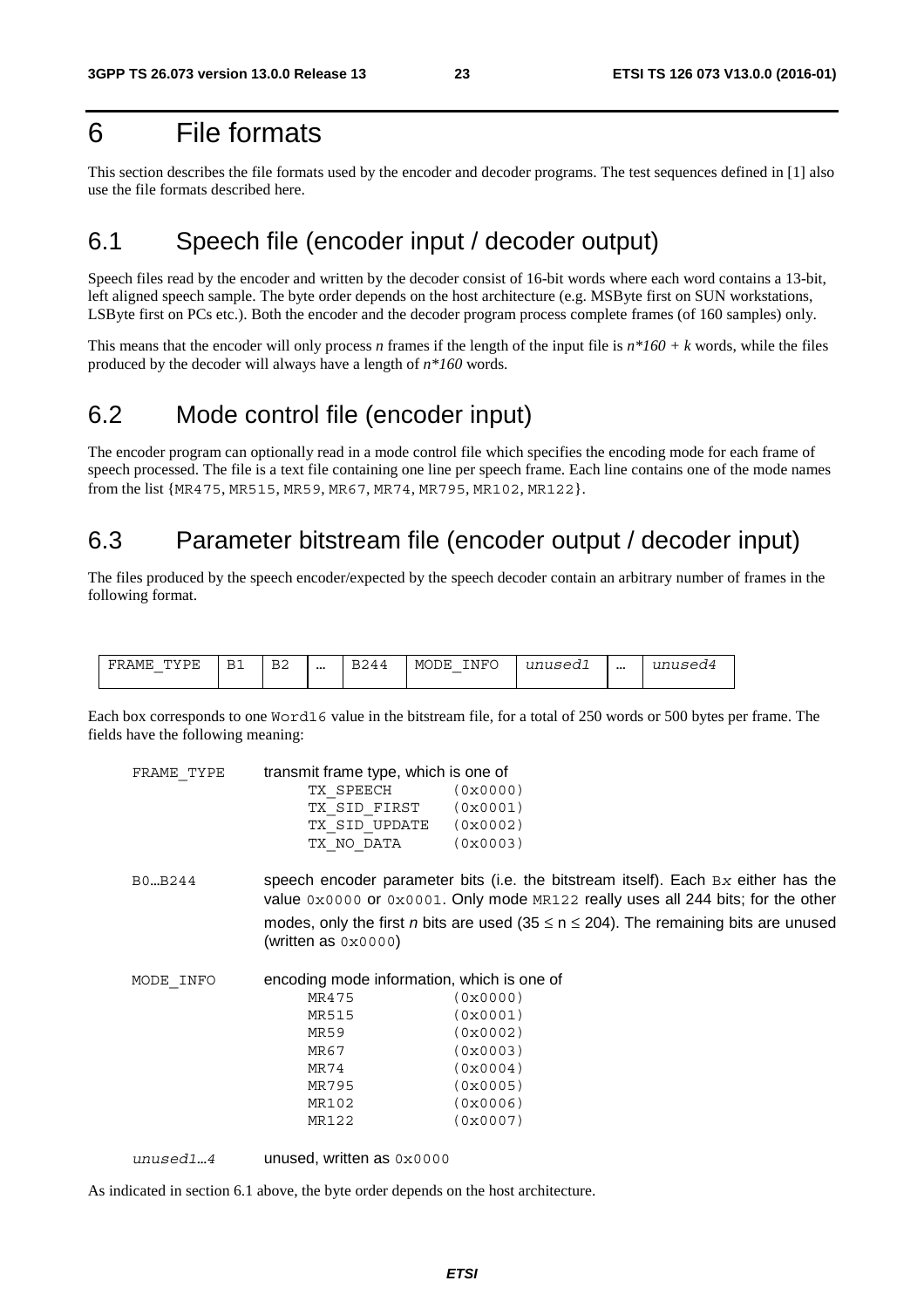By using a preprocessor definition the encoder output and decoder input can optionally use format described in [7], sections  $\overline{5.1}$  and  $\overline{5.3}$ .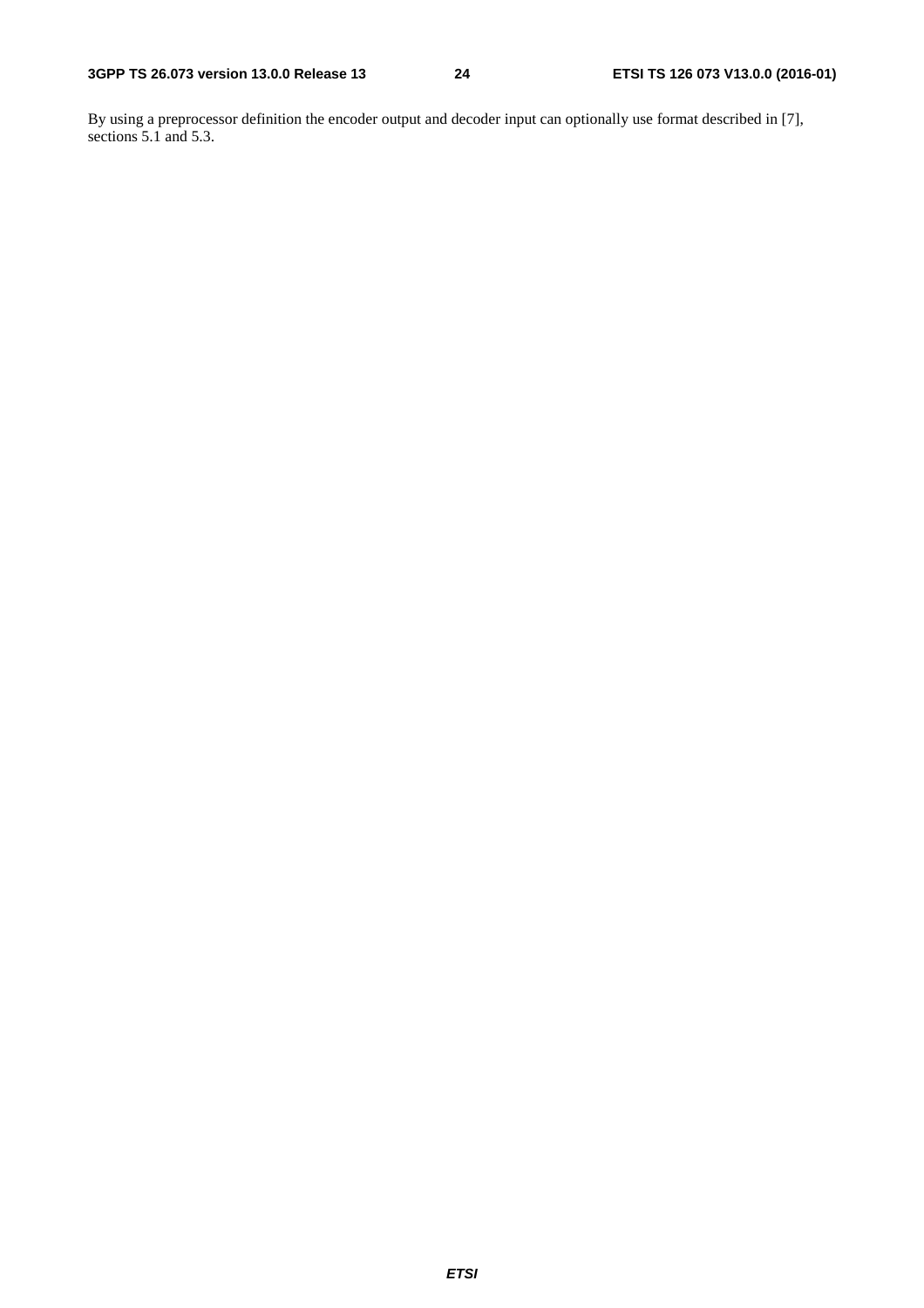# Annex A (informative): Change History

| <b>SMG</b><br># | <b>Tdoc SMG</b>           | <b>Spec</b> | <b>CR</b> | Cat          | <b>PH</b>     | <b>Vers</b> | <b>New</b><br><b>Versio</b><br>n | <b>Subject</b>                                                                                                                                                                                                             |  |
|-----------------|---------------------------|-------------|-----------|--------------|---------------|-------------|----------------------------------|----------------------------------------------------------------------------------------------------------------------------------------------------------------------------------------------------------------------------|--|
| SA6             | SP-99560                  | 26.073      |           |              |               |             | 3.0.0                            | Approved at TSG-SA#6                                                                                                                                                                                                       |  |
| SA7             | SP-000025 26.073          |             | 001       | Α            | R99           | 3.0.0       | 3.1.0                            | Avoidance of pulse cancellation in FCB excitation                                                                                                                                                                          |  |
| <b>SA11</b>     | SP-010100 26.073          |             | 003       | A            | R99           | 3.1.0       | 3.2.0                            | Correction of potential bug in AMR decoder due to<br>usage of standard C abs() function                                                                                                                                    |  |
| <b>SA11</b>     | SP-010100 26.073          |             | 005       | A            | R99           | 3.1.0       | 3.2.0                            | Correction of comfort noise parameter interpolation<br>bug of AMR decoder                                                                                                                                                  |  |
| <b>SA11</b>     | SP-010100 26.073          |             | 007       | Α            | R99           | 3.1.0       | 3.2.0                            | Correction of mode state bug in AMR decoder                                                                                                                                                                                |  |
| <b>SA11</b>     | SP-010100 26.073          |             | 009       | A            | R99           | 3.1.0       | 3.2.0                            | Correction of TX_TYPE and RX_TYPE identifiers                                                                                                                                                                              |  |
| <b>SA11</b>     | SP-010100 26.073          |             | 011       | A            | R99           | 3.1.0       | 3.2.0                            | Correction of potential bug in AMR decoder due to the<br>usage of standard C abs() function (VAD option_2)                                                                                                                 |  |
| <b>SA11</b>     | SP-010100 26.073          |             | 004       | A            | Rel-4         | 3.1.0       | 4.0.0                            | Correction of potential bug in AMR decoder due to<br>usage of standard C abs() function                                                                                                                                    |  |
| <b>SA11</b>     | SP-010100 26.073          |             | 006       | A            | Rel-4         | 3.1.0       | 4.0.0                            | Correction of comfort noise parameter interpolation<br>bug of AMR decoder                                                                                                                                                  |  |
| SA11            | SP-010100 26.073          |             | 008       | A            | Rel-4         | 3.1.0       | 4.0.0                            | Correction of mode state bug in AMR decoder                                                                                                                                                                                |  |
| <b>SA11</b>     | SP-010100 26.073          |             | 010       | A            | Rel-4         | 3.1.0       | 4.0.0                            | Correction of TX_TYPE and RX_TYPE identifiers                                                                                                                                                                              |  |
| <b>SA11</b>     | SP-010100 26.073          |             | 012       | A            | Rel-4         | 3.1.0       | 4.0.0                            | Correction of potential bug in AMR decoder due to the<br>usage of standard C abs() function (VAD option_2)                                                                                                                 |  |
| <b>SA14</b>     | SP-010696 26.073          |             | 014       | A            | Rel-4         | 4.0.0       | 4.1.0                            | Correction of RX-DTX handling of NO_DATA frames<br>in AMR decoder                                                                                                                                                          |  |
| <b>SA14</b>     | SP-010697 26.073          |             | 016       | A            | Rel-4         | 4.0.0       | 4.1.0                            | Correction in AMR decoder to avoid division by zero<br>in RX-DTX Handling                                                                                                                                                  |  |
| <b>SA16</b>     |                           |             |           |              | Rel-5         | 4.1.0       | 5.0.0                            | Version for Release 5                                                                                                                                                                                                      |  |
|                 | SA19 SP-030085 26.073     |             | 017       |              | Rel-5         | 5.0.0       | 5.1.0                            | MMS compatible input/output option                                                                                                                                                                                         |  |
| <b>SA21</b>     | SP-030444 26.073          |             | 018       |              | Rel-5         | 5.1.0       | 5.2.0                            | Correction of the MMS_IO flag<br>Note. The following line (missing in the approved CR)<br>was added for the ANSI-C code to compile correctly:<br>+const char sp_enc_id[] = $\mathcal{Q}(\#)\$ ld $\mathcal{S}$ " sp_enc_h; |  |
|                 | SA23   SP-040197   26.073 |             | 019       |              | Rel-5         | 5.2.0       | 5.3.0                            | Correction of AMR DTX functionality                                                                                                                                                                                        |  |
| <b>SA26</b>     |                           |             |           |              | Rel-6         | 5.3.0       | 6.0.0                            | Version for Release 6                                                                                                                                                                                                      |  |
|                 | SA36 SP-070321 26.073     |             | 0020      | $\mathbf{1}$ | Rel-7         | 6.0.0       | 7.0.0                            | Bit order of Mode Indication in AMR comfort noise<br>frames                                                                                                                                                                |  |
| <b>SA42</b>     |                           |             |           |              | Rel-8         | 7.0.0       | 8.0.0                            | Version for Release 8                                                                                                                                                                                                      |  |
| <b>SA46</b>     |                           |             |           |              | Rel-9         | 8.0.0       | 9.0.0                            | Version for Release 9                                                                                                                                                                                                      |  |
| <b>SA51</b>     |                           |             |           |              | <b>Rel-10</b> | 9.0.0       | 10.0.0                           | Version for Release 10                                                                                                                                                                                                     |  |
| <b>SA57</b>     |                           |             |           |              | <b>Rel-11</b> | 10.0.0      | 11.0.0                           | Version for Release 11                                                                                                                                                                                                     |  |
| SA65            |                           |             |           |              | <b>Rel-12</b> | 11.0.0      | 12.0.0                           | Version for Release 12                                                                                                                                                                                                     |  |
| <b>SA70</b>     |                           |             |           |              | <b>Rel-13</b> | 12.0.0      | 13.0.0                           | Version for Release 13                                                                                                                                                                                                     |  |